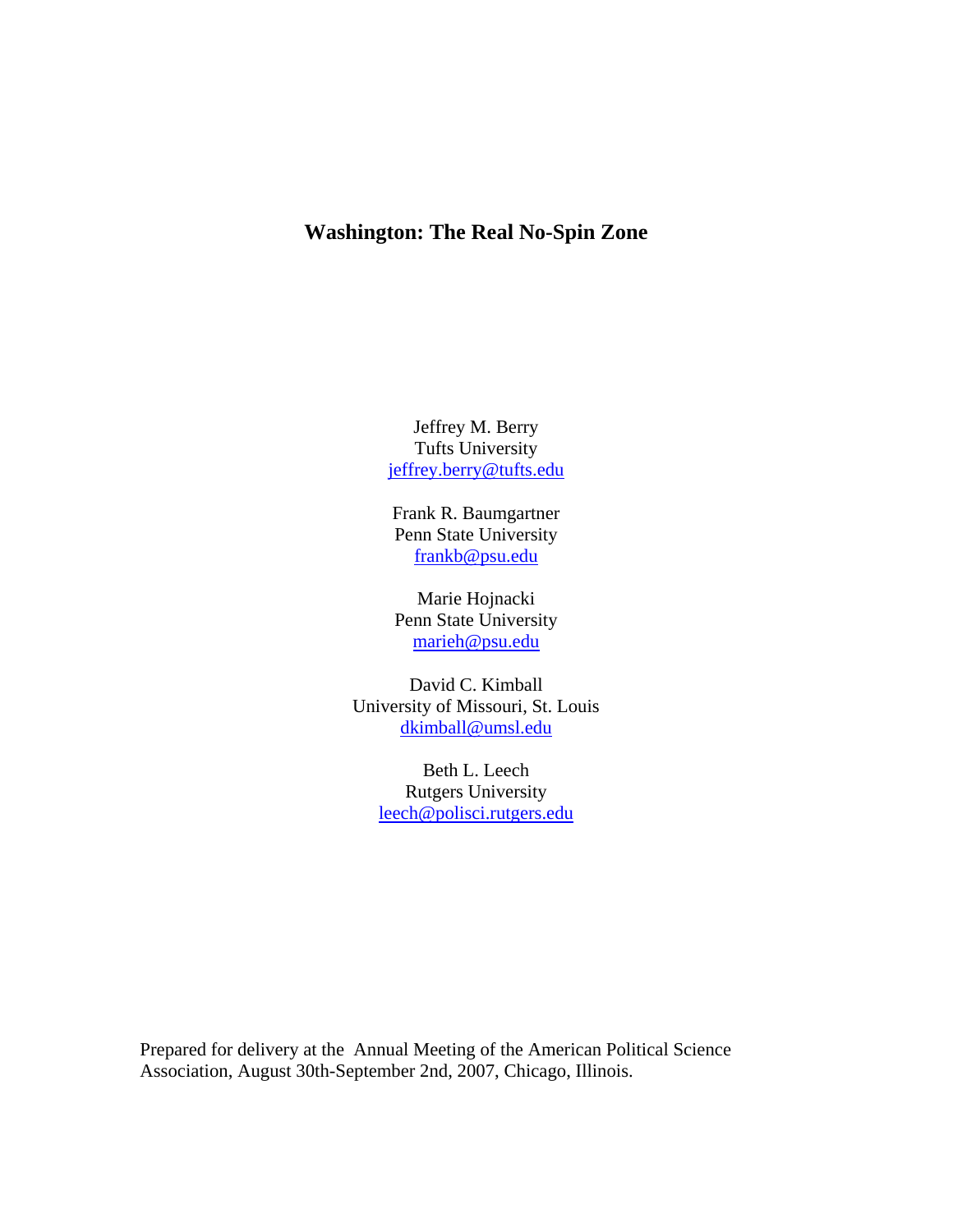# **Abstract**

A broad and enduring belief holds that strategic politicians are often able to *reframe* issues when existing issue definitions are working to their disadvantage. Both scholars and journalists have written extensively about the process by which clever advocates push new frames that alter the way in which an issue is understood. The best known example of this is the reframing of late term abortions as "partial birth abortions." We test this basic proposition, drawing on a large-scale study of Washington policymaking. Specifically, we utilize more than 300 interviews conducted for 98 separate cases to measure the frequency of reframing. We monitored these 98 issues over time from our initial interviews to a follow-up interview 18-24 months later. Our conclusion is that full or partial reframing is exceedingly rare. Three broad lines of reasoning provide a framework for understanding why reframing is so uncommon. In turn we discuss explanations relating to resources, political realities, and beliefs. We conclude by arguing that initial frames tend to be stable and over time debate revolves around the core, not the surface of issues.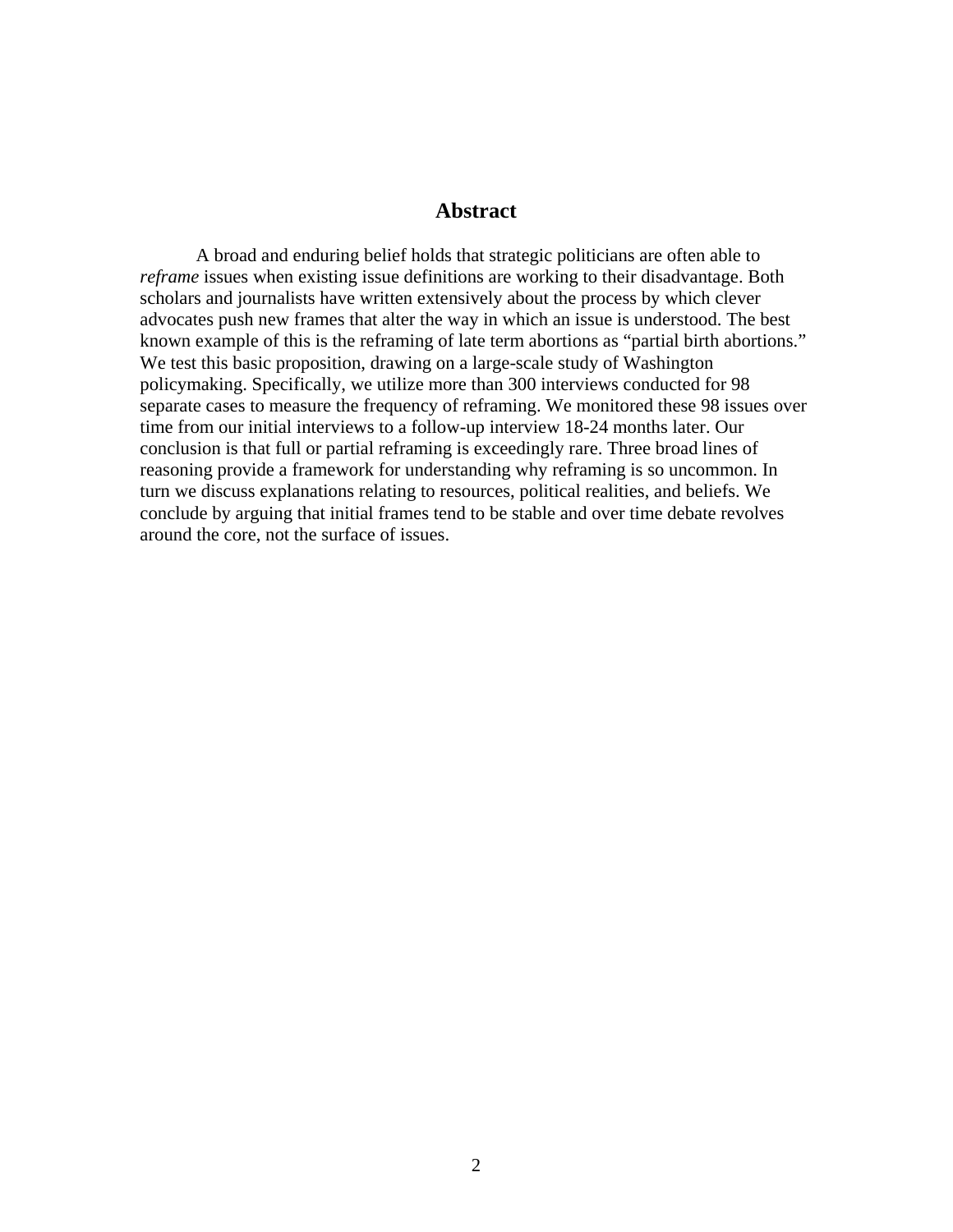## **Washington: The Real No-Spin Zone**

Speaking in support of a proposed a constitutional amendment banning gay marriages, Senator John Cornyn (R-TX) argued that the underlying question was the need to protect children.\* Senator Patrick Leahy (D-VT), who opposed the amendment, rebutted Cornyn declaring the issue was clearly one of states' rights. Surprisingly, perhaps, neither focused on the surface issue, whether gays and lesbians should have the legal right to marry.<sup>1</sup> It's not that Cornyn and Leahy were trying to hide the basic conflict over gay marriage; everyone knew what the debate concerned. Rather, they each thought it advantageous if the nation viewed the issue through the prism that they offered. Knowing that public opinion stood against gay marriage, Leahy believed that it was strategic to try to shift debate to states' rights, an enduring principle of federalism traditionally championed by conservatives. For his part, Cornyn thought that it would be more appealing for conservatives to be seen as protecting children rather than trying to crack down on an oppressed minority.

Social scientists refer to this process as "framing." Framing can be thought of as a competition among perspectives describing the same underlying phenomenon. Both Cornyn and Leahy were talking about the identical constitutional amendment, but each wanted the public to give greater weight to one of the considerations that related to the fundamental issue.<sup>2</sup> Frames are no small matter. In the words of Donald Kinder and Thomas Nelson, frames "live inside the mind; they are cognitive structures that help citizens make sense of politics. . . Frames provide order and meaning, making the world beyond direct experience seem natural."<sup>3</sup>

 $\overline{a}$ 

<sup>\*</sup> The authors would like to acknowledge the support of NSF grants SBR-0111224 and SBR-9905195, as well as additional support from their respective universities.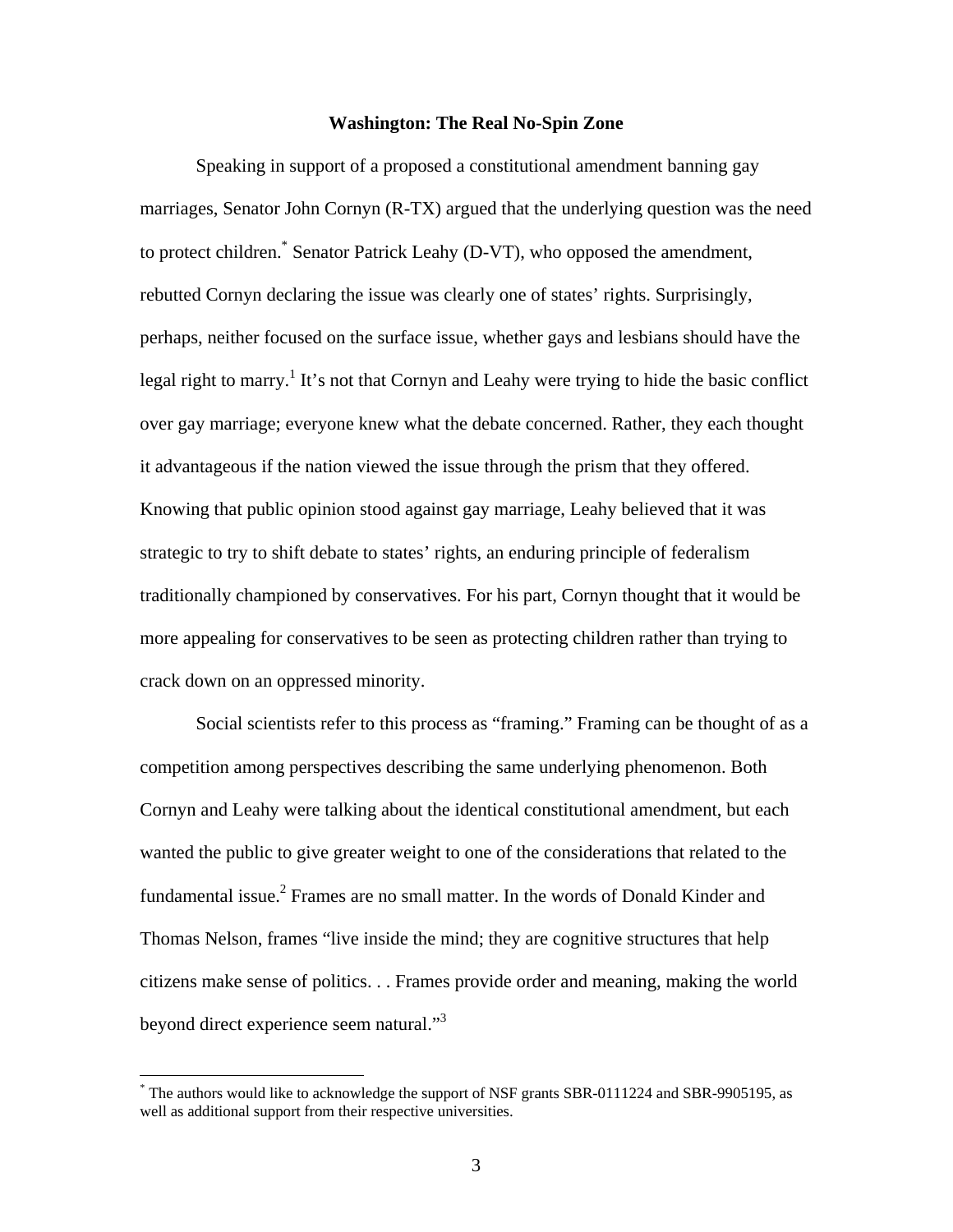The emergence of a new frame, what we'll refer to as "reframing," can sharply alter public perception of an issue. Conservatives' aim in promoting the term "partial birth abortion" was to make people understand exactly what happens during a late-term abortion. The term evokes a gruesome image: A fetus moving down the birth canal, only to have its life brutally terminated by a physician. Virtually all Americans find this upsetting, and no one needs specialized medical training to have an opinion about the matter when it is presented in these terms. Standing in stark contrast is the technical term, "intact dilation and extraction," which conjures up a medical procedure about which most people would have no opinion and which would imply that perhaps only those with medical training should be making these decisions. "Partial birth abortion" is not merely more evocative, but it pushes people to think of the larger issue in a particular way. For anti-abortion activists, gaining acceptance of their frame was a brilliant tactical victory in this ongoing and bitter conflict. Those who defend a women's right to choose lost that skirmish in the framing wars, and have never succeeded in reestablishing the widespread use of a more neutral term. This example surely supports George Lakoff's contention that "reframing *is* social change."<sup>4</sup>

Several things are clear. One is that framing can have huge impacts on policy outcomes. Second is that particular issues are often associated with dramatically different frames. Third, it is easy to point to individual cases, such as "partial birth abortion," where a given debate has indeed been redefined. Finally, we know that lobbyists and political leaders of all kinds *attempt* to reframe issues all the time—they are masters of spin.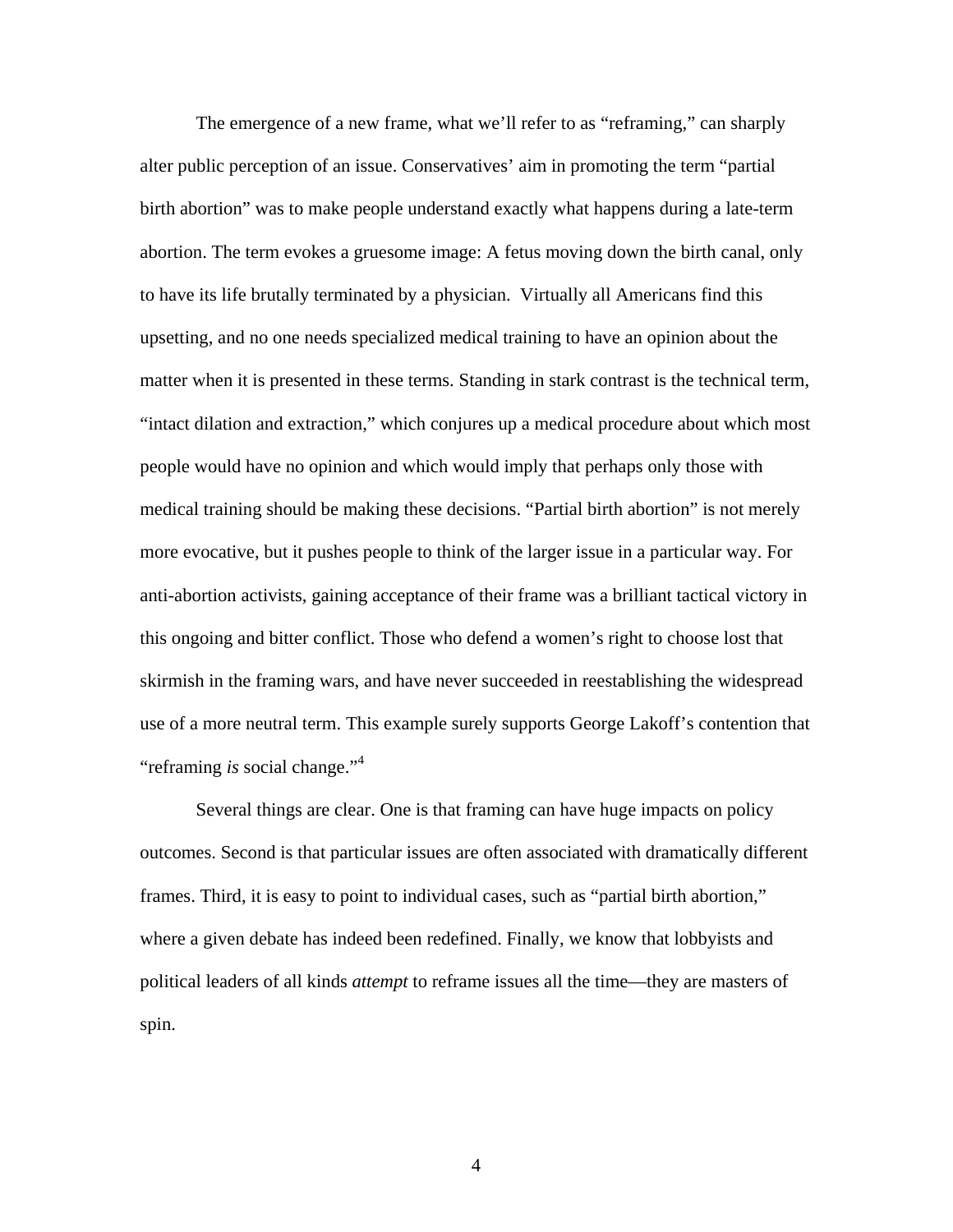Still, there is much we don't know about framing and reframing. Most importantly, we know very little about the ability of individuals or organizations to affect frames. Can lobbyists or government officials reframe at will? If such an attempt is made, don't the opponents fight back? Are there particular conditions that make reframing more or less likely? Are there structures or institutions that affect this process, limiting the ability of actors to reframe things at will? And how does framing relate to partisanship? One goal of this research was to utilize the case studies, the interviews with advocates, and a comparison of arguments used at the time of the initial interviews with those used in the follow-up research, to try to answer some of these questions.

#### Strategic Politicians

The belief that framing is central to modern politics is grounded in both scholarship and in the conventional wisdom that underlies contemporary journalism. We turn here first to scholarship and then discuss journalism in the section that follows. The study of framing is no small academic niche, but rather has attracted attention from researchers across the social sciences, including social psychologists, economists, and political scientists. At a very basic level laboratory experiments have demonstrated unequivocally that subjects can be influenced in their opinions by framing effects. In one simple experiment, for example, subjects were given information on the risks of two alternative treatments for lung cancer, surgery or radiation. One group was told that out of 100 surgeries, 68 people are alive at the end of the first year. For the alternative, radiation therapy, 77 are alive at the end of the first year. Another group is told that out of 100 surgeries, 32 die by the end of the first year. For radiation, this same group is told that 23 die after the first year. Odds at the end of five years were similarly expressed.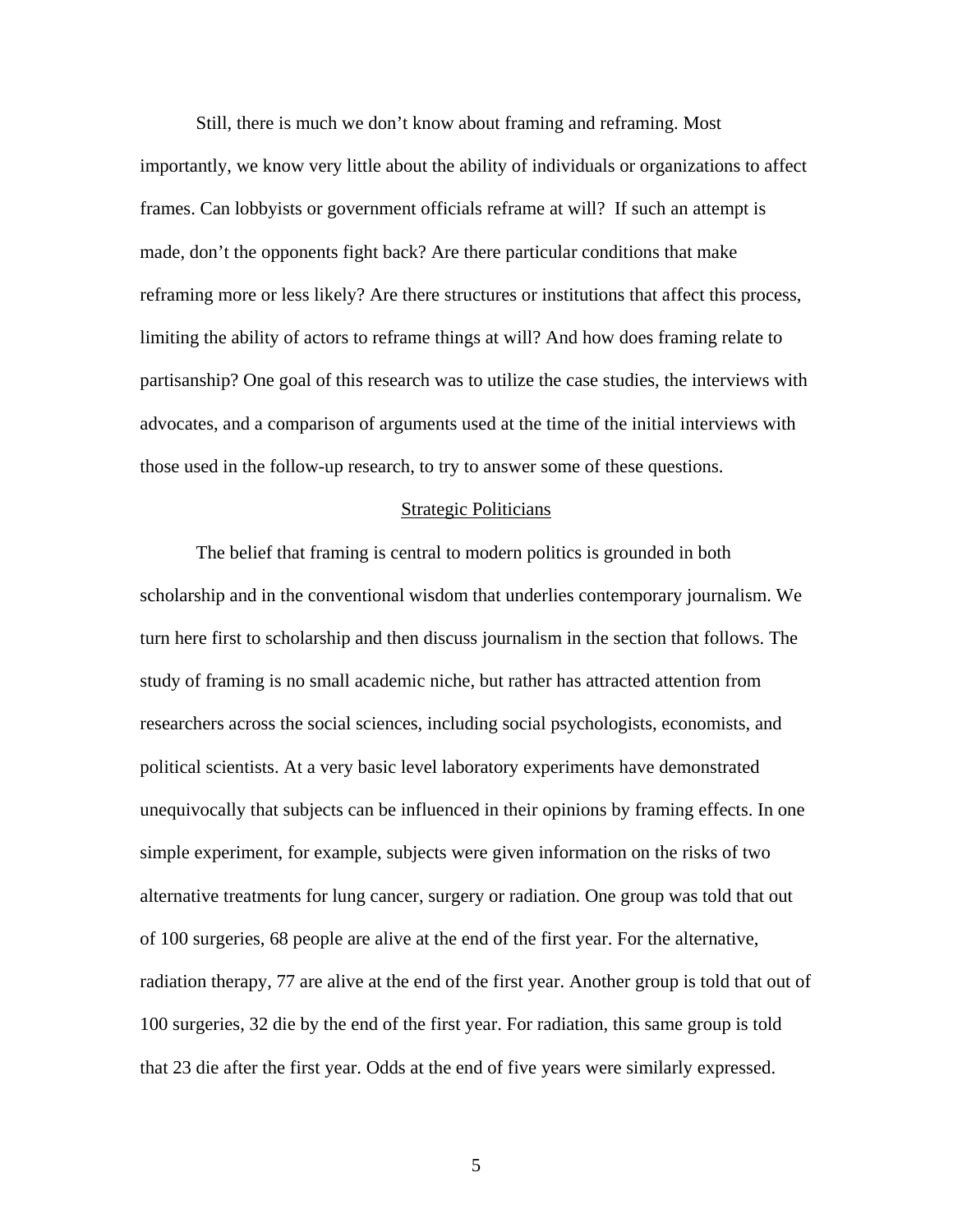Even though both groups receive the exact same statistical odds for both treatments, many more in the second group opt for radiation. Apparently, people judge risks differently when they are expressed in terms relating to the chances of dying rather than to the chances of living. $5$ 

Recent research has focused on identifying the conditions under which framing is most likely to succeed or fail. For example, James Druckman found that the credibility of the source of information has a significant impact on the chances for successful framing.<sup>6</sup> Consider the credibility conferred by post-9 /11 stories on Iraq in the *New York Times*  and *Washington Post*. Although President Bush's own standing was high at that point, those papers' tacit support of his contention that Iraq possessed weapons of mass destruction burnished the credibility of the few fragments of flimsy evidence concerning WMD that the administration put forward. Both papers would later issue unprecedented public apologies for their failure to examine critically the claims made by the administration. Nevertheless, at the time Bush was framing a proposed invasion of Iraq as an appropriate and necessary response to worldwide terrorism, the papers' acceptance of the case he put forth was crucial. The Bush administration's reliance on Secretary of State Colin Powell, who presented his devastating indictment of Saddam's ostensible weapons program at the United Nations General Assembly, was not coincidental. Secretary Powell had enormous personal credibility, much greater than others within the administration more personally connected with the hard-line stance on Iraq. Source credibility matters, and Powell had great credibility.

William Riker's pioneering analysis of framing claims that argumentation is far more than the art of rhetoric. Rather, framing considerations are critical to the strategy of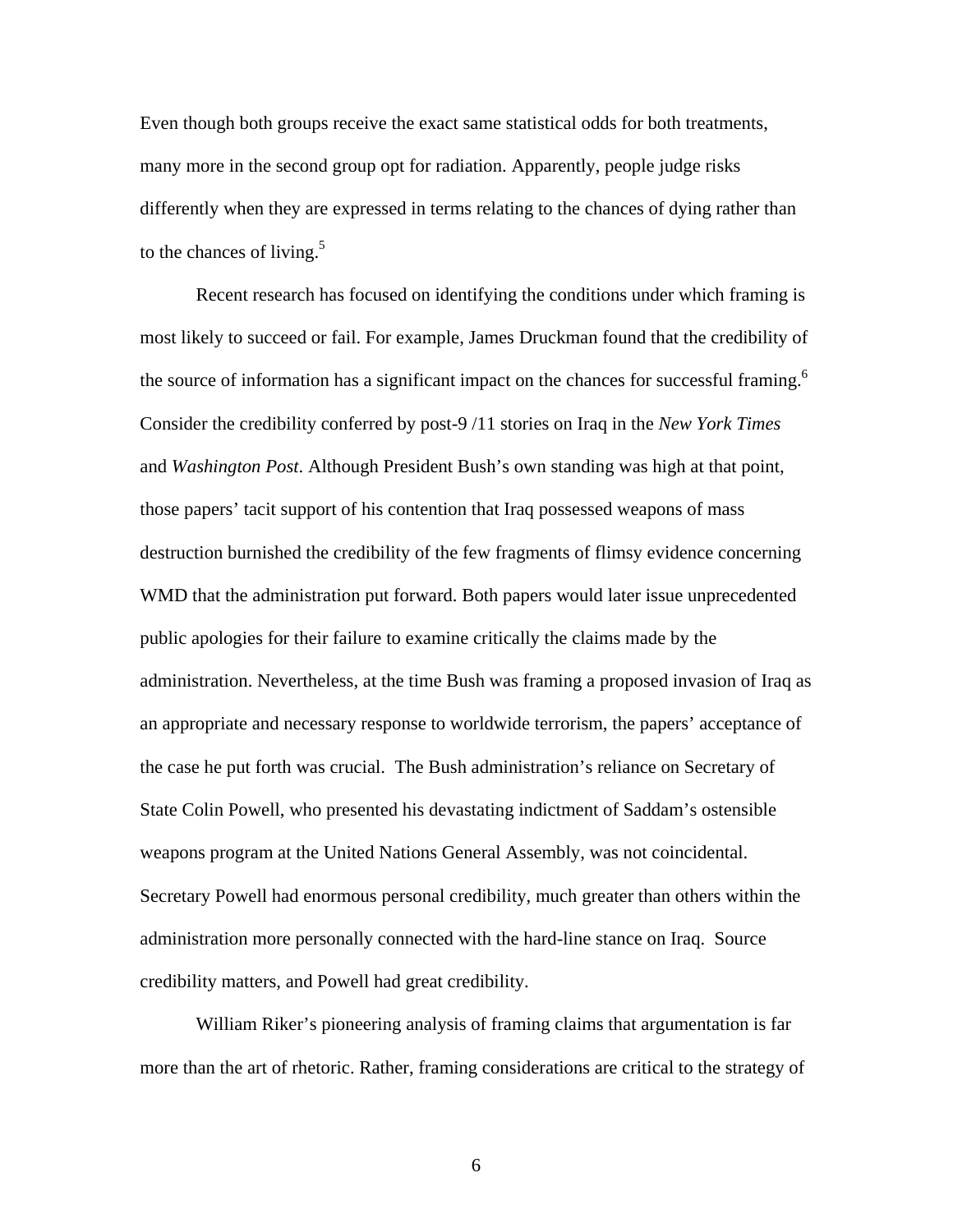advocacy. He calls this process *heresthetics*—a neologism so awful it gives jargon a bad name.<sup>7</sup> Whatever the label, Riker called attention to a little appreciated aspect of political life, especially in the context of legislative policymaking. In his slender classic, *The Art of Political Manipulation*, he offers readers a dozen cases where clever tacticians successfully reframed an issue. In one of these cases Riker recounts the efforts of Senator Warren Magnuson (D-WA) to stop the shipment of nerve gas from Okinawa to the United States. The gas was initially to be shipped through Seattle, but even when the Pentagon abandoned that idea, Magnuson kept fighting to make sure the gas never got anywhere near the Northwest. As the issue developed the savvy, experienced Magnuson recognized that he did not have the votes to kill the revised plan on its merits (no matter where the gas was to be transported, there would be far more Senators pleased that their state or region had been spared than upset that their area had been targeted). He then switched from an argument about the inherent dangers of nerve gas to one instead focused on senatorial prerogatives. His new argument claimed that the Nixon administration had ignored a previously passed resolution requiring the President to consult with the Senate on both issues relating to Okinawa and to the existing peace treaty with Japan. Magnuson implored his colleagues to stand up for their institution and to send the President a message about his need to consult with them. After closely examining the vote on some cognate issues, Riker concluded that Magnuson's introduction of a new frame won over enough votes to ban the shipment of the Okinawa nerve gas into the United States.<sup>8</sup>

Riker describes heresthetics as "structuring the world so you can win."<sup>9</sup> In his mind such strategic efforts are common as legislators and other policymakers constantly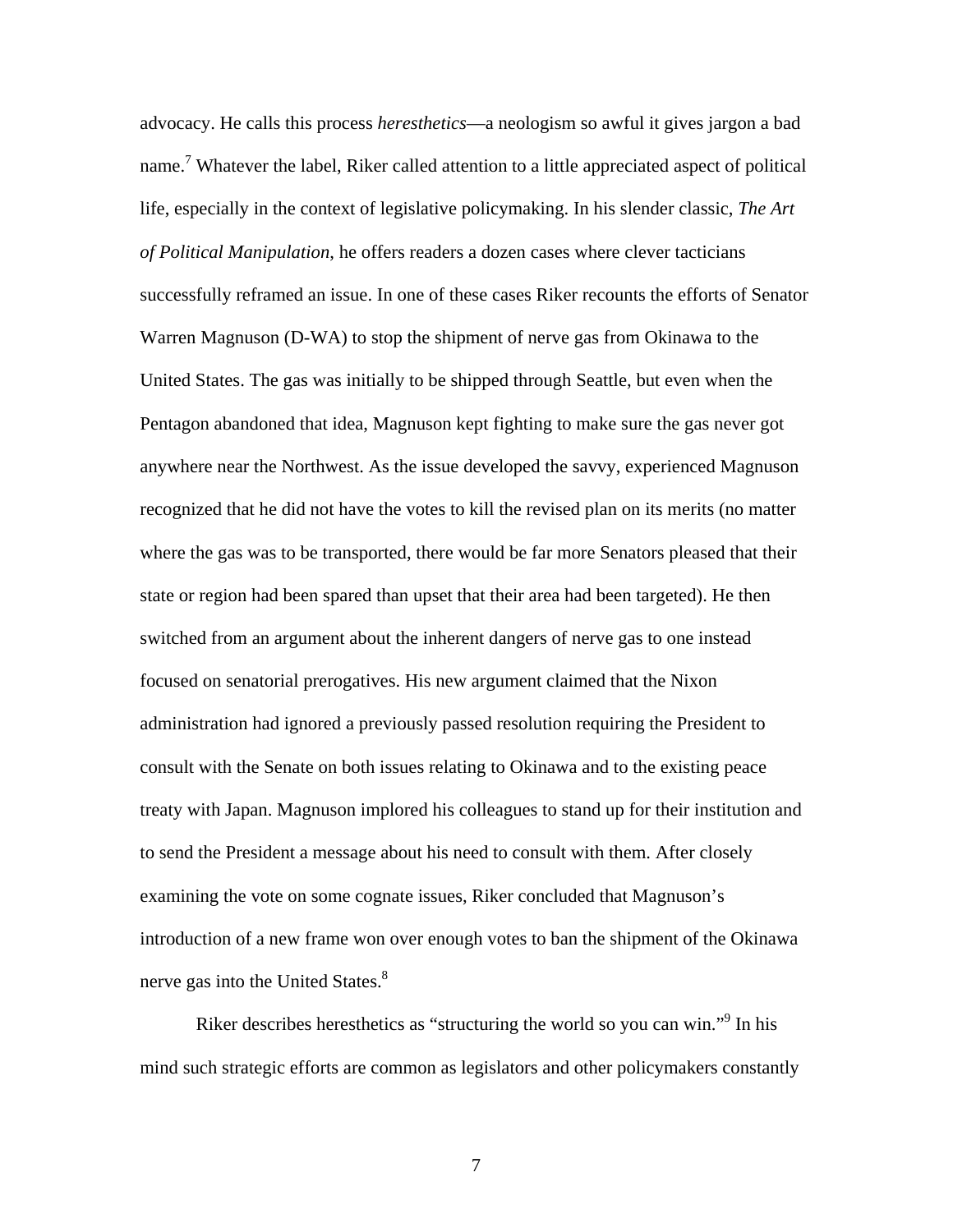rework their arguments to introduce new dimensions. Riker says that "accomplished herestheticians maneuver every day as part of their ordinary business."<sup>10</sup> This is very much a Madison Avenue view of human nature: Even policymakers can be sold an old product repackaged as new. Riker does not deny the importance of partisanship or ideology, but encourages readers not to consider decisionmaking as a static set of choices dictated by standing positions or cleavages. In fact, the cleavages themselves are not fixed—each issue relates to many different dimensions, and each of those may divide voters along a different cleavage, creating a majority on some dimensions but not on others. Determining what the fight is going to be about—setting the terms of the debate—has long been recognized by both practitioners and theorists alike as fundamental to determining the outcome of a legislative vote, a debate, or an election.<sup>11</sup>

It is important to distinguish Riker's argument about the manipulation of arguments and issue frames with real-world changes in the external environment. Riker focused on alternative frames for an otherwise stable issue. It is a somewhat different situation when outside events alter the underlying issue. At any given time the salience of an issue can rise or fall for reasons having little to do with the frames advocates are using in their effort to gain support. Bryan Jones uses the example of a proposal to build a superconducting supercollider, which was endorsed by the House of Representatives in 1991. A year later the same body of legislators turned around and voted against the supercollider. What had changed in the intervening year was that national concern over the budget deficit grew. As Jones explains, the underlying preferences of legislators didn't change, but the national environment led a number of Representatives to pay more attention to the budget implications of building the expensive supercollider. In short,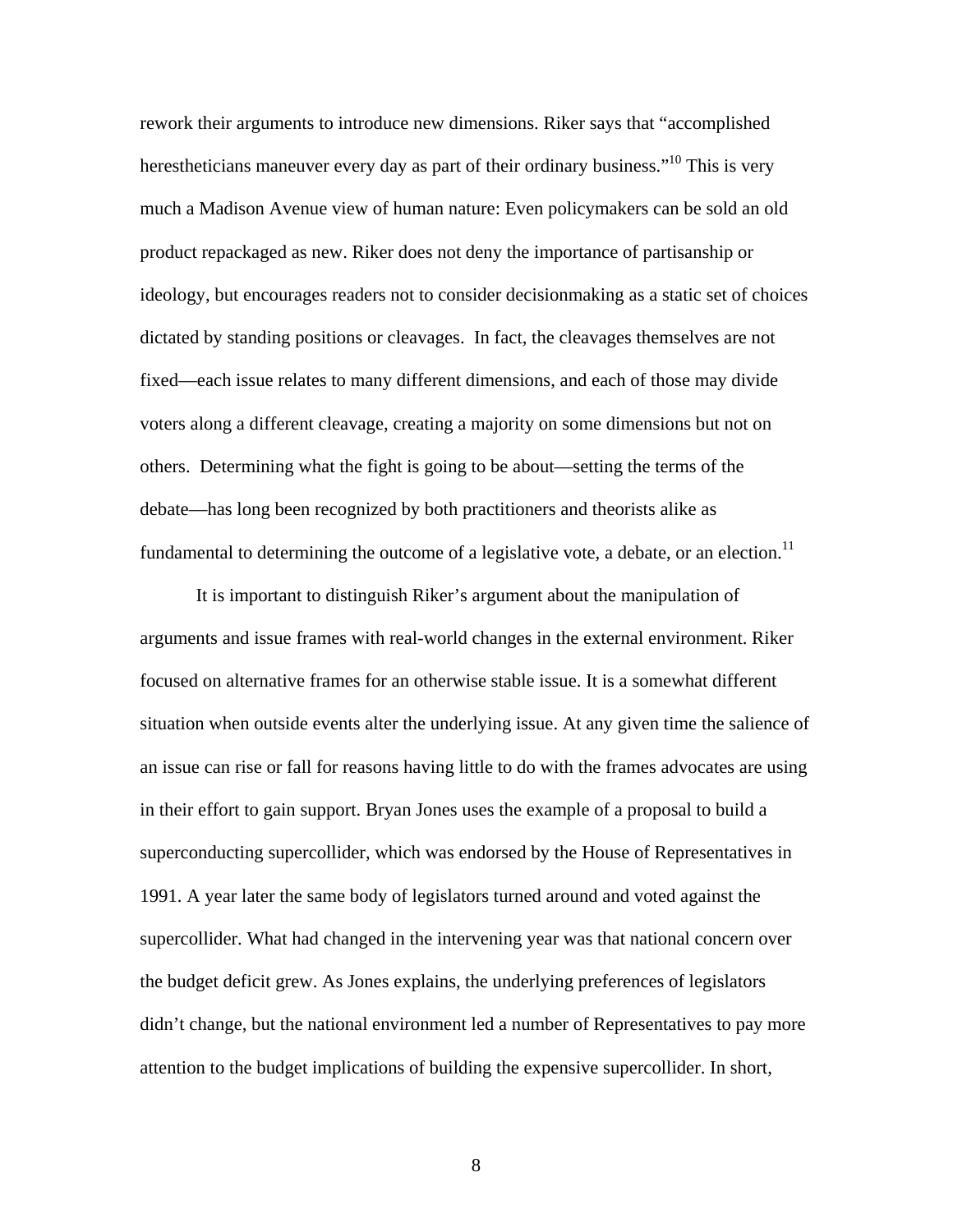what happened outside the House of Representatives enabled opponents of the project to utilize a budgetary frame with more effectiveness.<sup>12</sup>

John Kingdon offers a related perspective. Kingdon views Washington policymakers as entrepreneurs, all armed with proposals they want enacted. A policymaker might push a policy change for years without success, but still does whatever she can to keep the proposal alive. Periodically, however, policy windows open and policymakers "must be prepared, their pet proposal at the ready, their special problem well-documented, lest the opportunity pass them by."13 When gasoline prices soared in 2006, liberals in Congress went after tax benefits enjoyed by domestic oil companies. They had long fought such tax breaks, but the sudden opening of this window gave them an opportunity to recycle their familiar arguments about excessive generosity toward the highly profitable energy sector. Some modest legislative victories followed for the liberals.

Scholarship has thus concentrated on two related but still distinct dynamics. In some cases a new dimension is introduced by advocates to try to reframe an otherwise unchanged, underlying condition. In other instances events have altered the underlying issue or the surrounding policymaking environment, and advocates use the opportunity to try to frame the new reality. In both cases, either working alone or by taking advantage of windows of opportunity opened by some outside event, policy entrepreneurs inside and outside of government sometimes succeed in their efforts to reframe debates.

#### Shadow or Substance?

Those who follow politics closely might scratch their heads at this literature, wondering about the value of research seemingly designed to document the obvious: that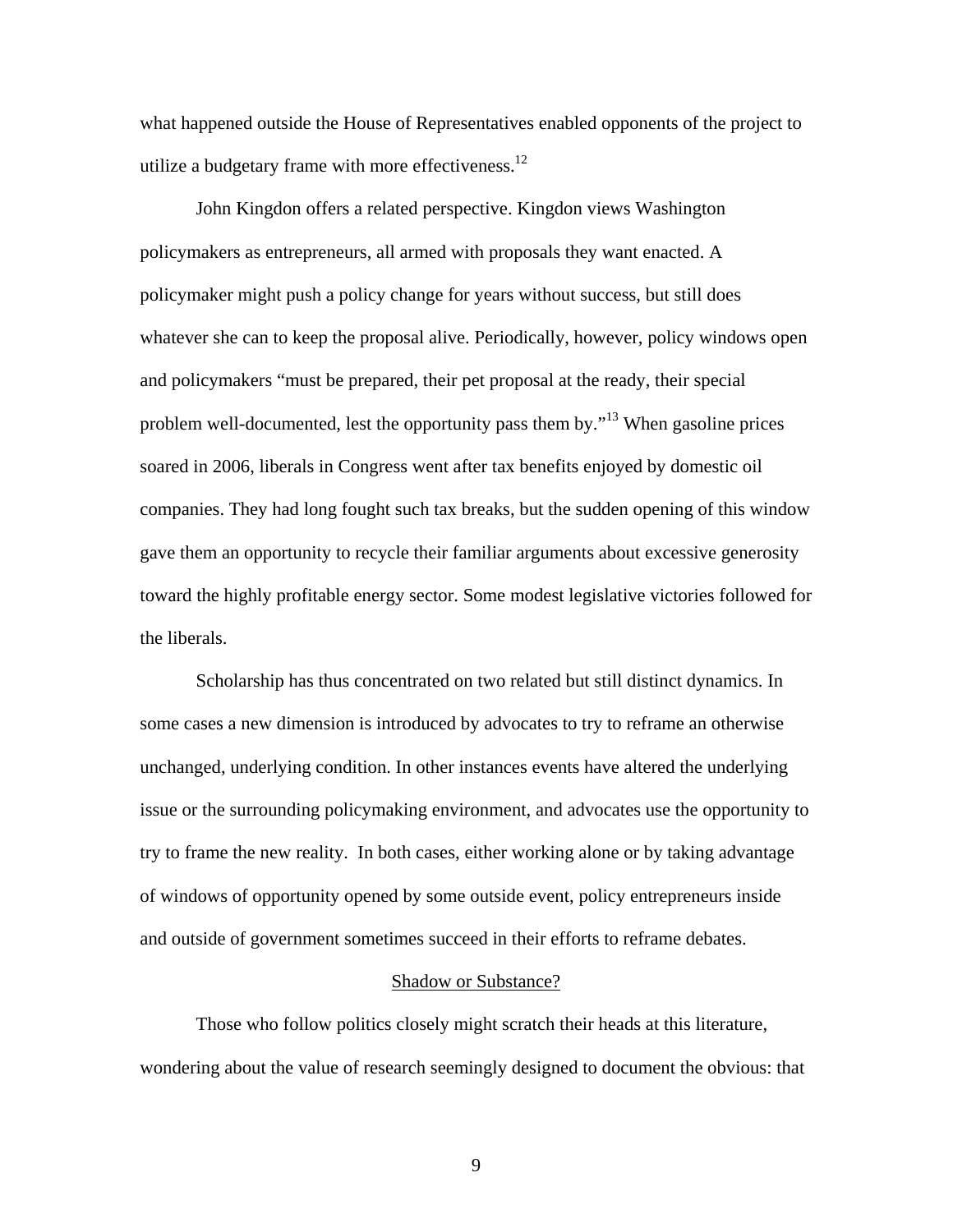politicians and their press aides constantly try to shape stories. Is "heresthetician" anything more than academese for "spin doctor"? These terms are, in fact, two sides of the same coin. It's not often that serious academic research has a journalistic analog, but framing surely qualifies as just such a case.

Journalists are not late to this game. Joe McGinniss's *The Selling of the President 1968* was an early expose of those who try to shape the news and coverage of politics has ever since been sensitive to the efforts of spinmeisters.<sup>14</sup> The common knowledge that all sides do it does little to reduce the efforts of spinners to spin and journalists to identify spin for what it is. Sometimes the effort to spin the story is the story itself. In a *New York Times* article about the Bush administration's Medicare drug benefit plan, reporter Robert Pear wrote not of the program's actual performance, but of the efforts of the two parties to spin their version of reality. Pear lampooned Republicans because they "manipulated enrollment figures" and ridiculed Democratic leader Nancy Pelosi for her hyperbole in claiming the law wasn't working because "a Republican culture of corruption has infected our government."<sup>15</sup>

The norms that direct journalists to be wary of spin, the spoon-feeding of information shaded to frame a story toward a particular perspective, are now well entrenched in the profession. Journalists must also try to understand the broader efforts of large-scale campaigns that extend far beyond a single story. Typical is of this genre is Bob Thompson's article in the *Washington Post*, dissecting the marketing analysis that led conservatives to use the term "death tax" instead of the conventional "estate tax." Use of the term "death tax" was shown by a party pollster to generate greater anger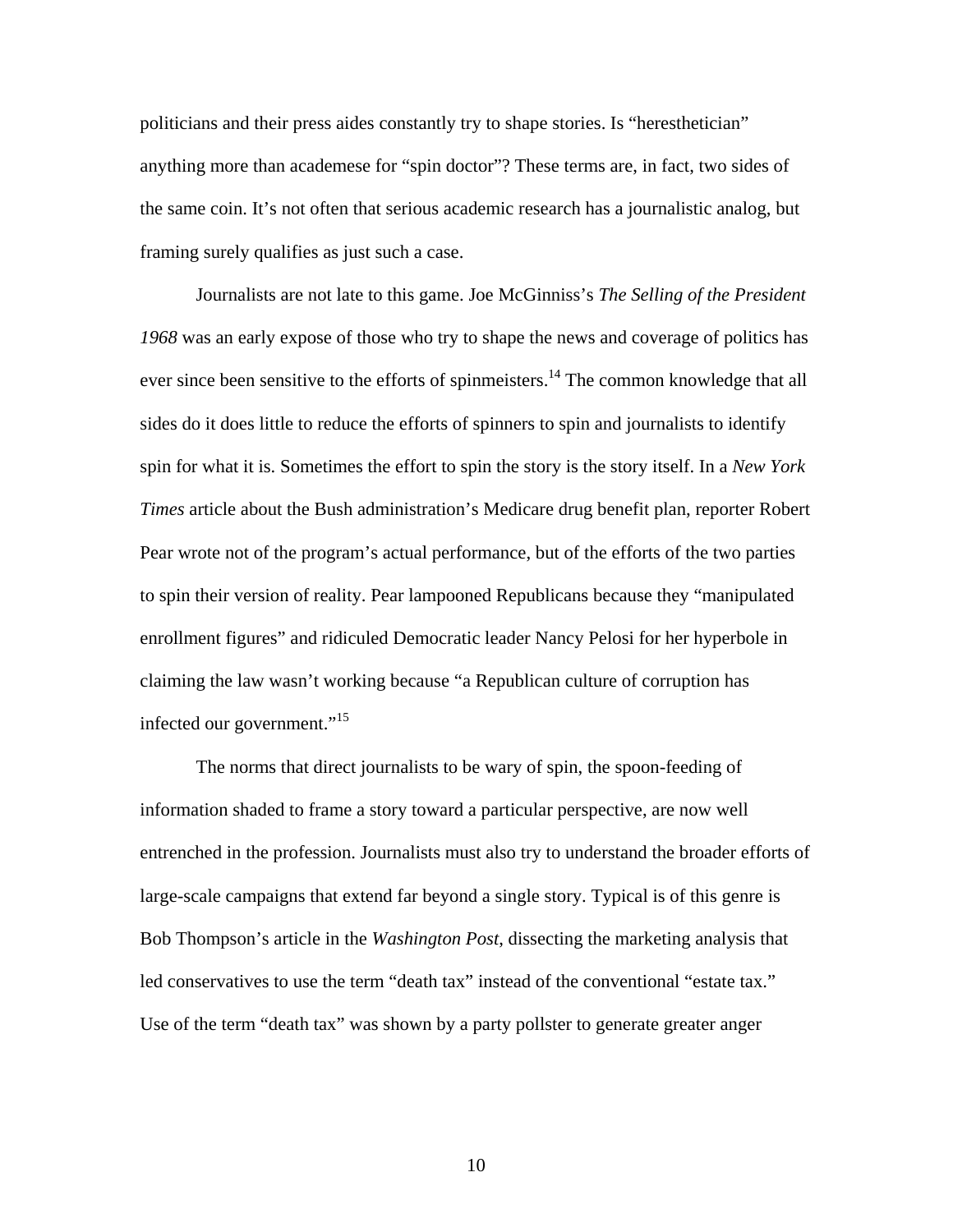among voters, convincing Republican lawmakers and lobbyists to change their vocabulary.16

The behind-the-scenes stories focusing on the strategizing and mechanics of political spin machines offer valuable insight into modern politics. At the same time a steady diet of critical newspaper and magazine articles can easily lead citizens to the conclusion that politics is shallow and susceptible to the basest manipulation.<sup>17</sup> For whatever level of cynicism is truly warranted, it's important to recognize that the frames that are spun are often connected to powerful, central ideas about the nature of government. The problem with both the academic and journalistic literature on this topic is that we have no baseline. That is, we can point to examples of successful reframing or spinning, but we have no idea if these represent one percent, 50 percent, or 99 percent of what takes place on a typical day in Washington. If spin were all that mattered, there would be no structure to politics. If underlying structures were the whole picture, then there would be no spin. We need to pin down some basic points of comparison. How common is successful spinning?

Consider, for example, four major endeavors to frame broad-scale policy change: the Republican Contract with America, the Clinton health care proposal, the invasion of Iraq in 2003, and the Bush proposal to create private Social Security accounts. Each was accompanied by a major public relations campaign emphasizing a new frame that was a bold departure from the prevailing conventional wisdom. In the wake of the Republicans' landslide in the 1994 House elections, the new Speaker, Newt Gingrich, claimed that the voters had knowingly endorsed the Contract with America, ten broad policy planks supported by 300 of the Republican candidates for Congress that year. Even though polls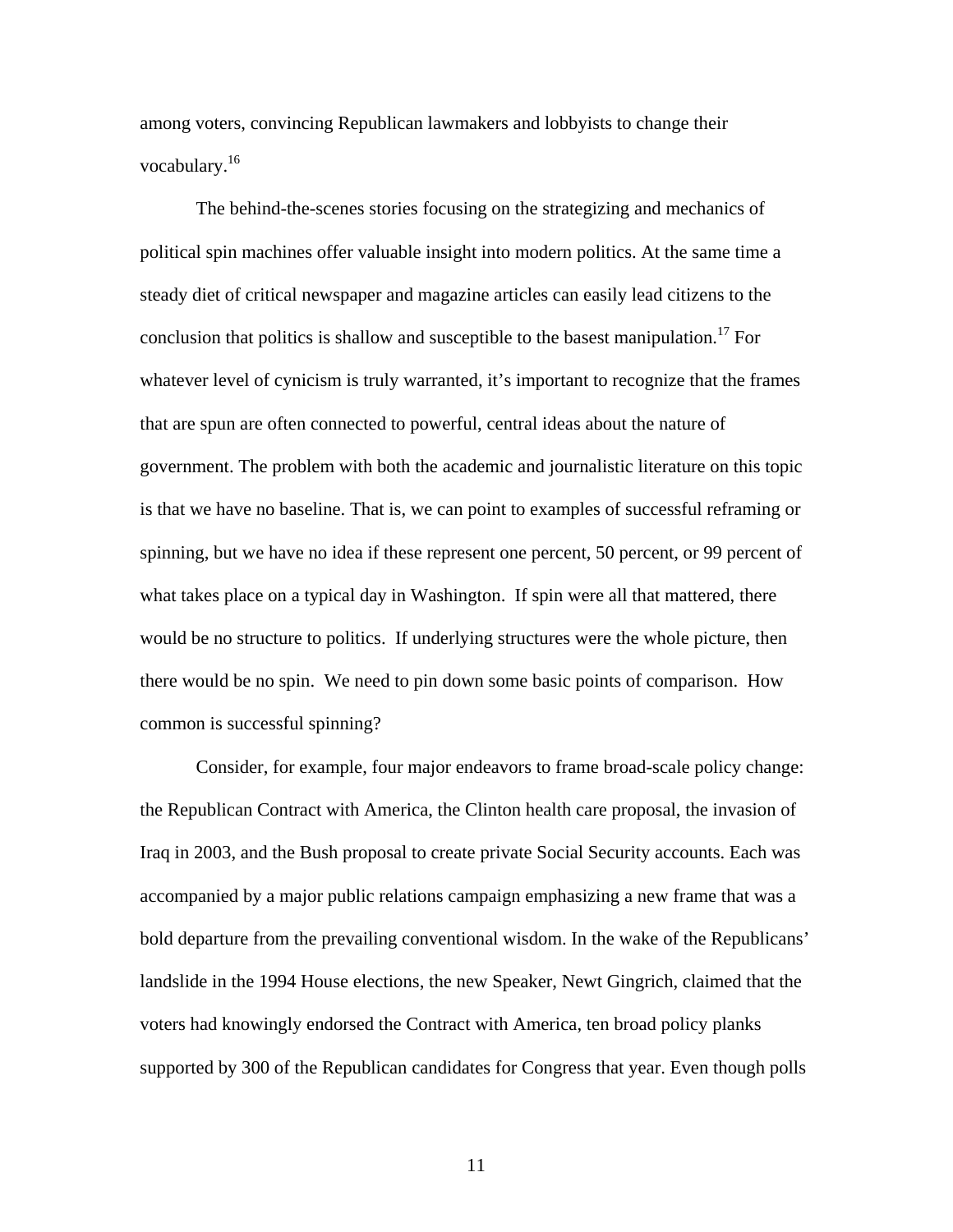showed only a small minority of the population knew of the Contract prior to the election, the frame offered by Gingrich and the Republicans' claiming an electoral mandate for this set of policies gained widespread acceptance. President Clinton proposed a revolutionary new health care system, managed competition, arguing that the existing system was broken and inefficient. The Republicans beat back this effort by emphasizing a familiar frame: that the government is too inefficient to be entrusted with health care.<sup>18</sup> The Bush administration's spinning of the need to invade Iraq is best symbolized by his Chief of Staff's explanation of why they waited until the fall of 2002 to push a war against Iraq: "From a marketing point of view, you don't introduce new products in August."<sup>19</sup> Bush's push for a new Social Security system was launched with an effort to convince Americans that there was a crisis in the system, one so urgent that it demanded immediate attention. Ironically, as the proposal began to sink the White House scrambled to try to alter the frame that it had helped to develop: that the President wanted to "privatize" the system. The public reacted quite negatively to the idea that Social Security would be privatized. The White House's switch in terminology to "personal" accounts from "private" accounts never gained traction.

These four massive framing efforts all involved the most fundamental of principles about the role of government, and all mobilized the nation's top leadership, including the President, armed with that most powerful of spin machines, the bully pulpit. All but the invasion of Iraq centered on appropriate scope of government, the most basic of all differences between liberals and conservatives. The proposed war against Iraq forced citizens to consider the use of American military power in a world where terrorism presents a much greater threat than conventional warfare. For all the spinning on these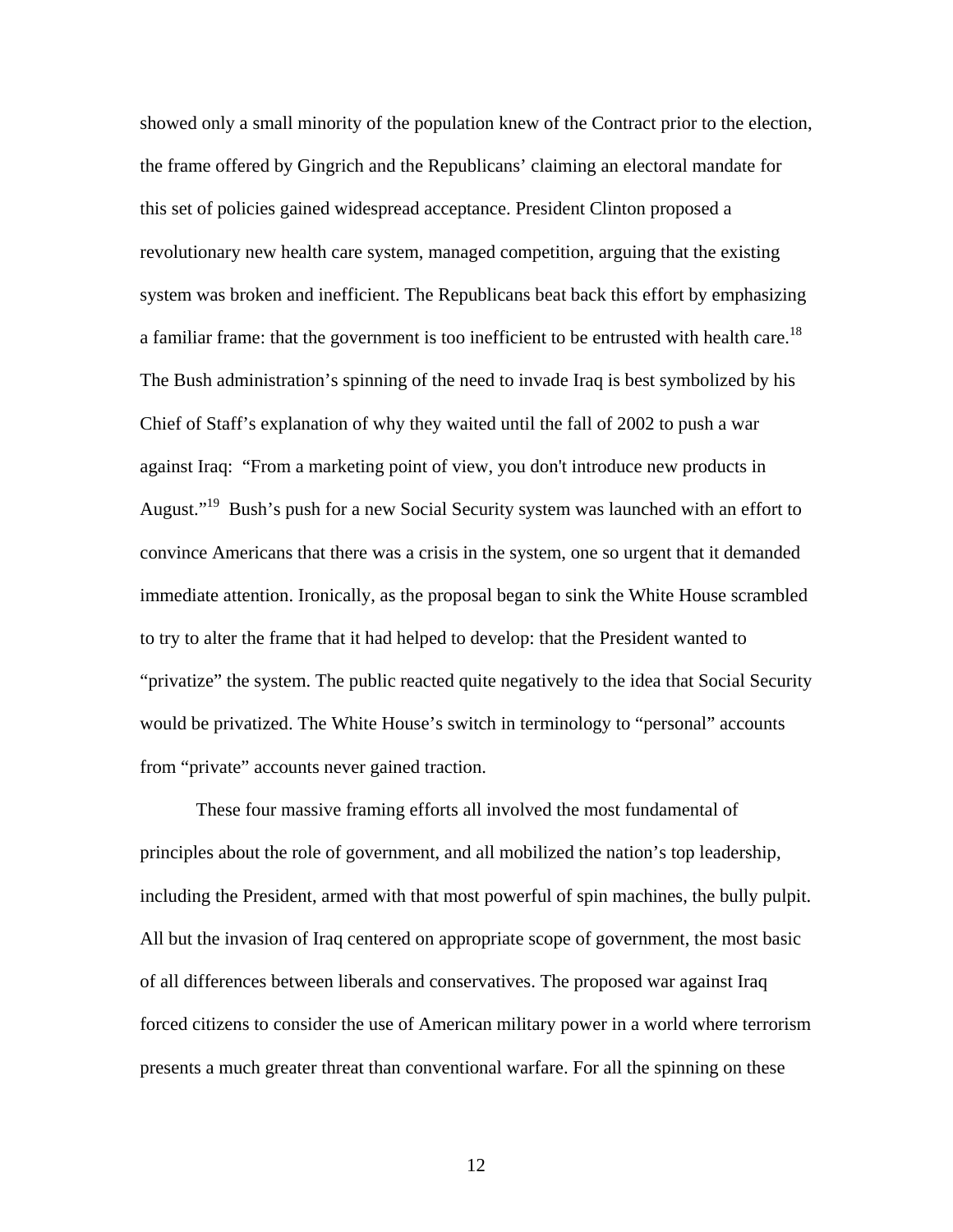issues, the frames pushed by advocates and opponents put a basic idea about government front and center. For all the egregious simplicity of the most basic arguments used by advocates, in one way or another those arguments raised the most fundamental theoretical issues at the heart of political science. Should we have a responsible party system? To what degree is government responsible for those who can't take care of themselves? What is more important, freedom or equality? Should America use its power to promote democracy in other countries? The manifestations of these debates, these contentious ideas, are the policies that affect people's lives.

No one disputes that ideas in the political world have real-world impact. What should be emphasized, though, is that framing of public policy proposals is typically designed to prime a broader political or ideological position. As Jacobs and Shapiro note, "A priming approach concentrates on raising the priority and the weight that individuals assign to particular attitudes already stored in their memories."<sup>20</sup> But priming is challenging as the messages sent must break through the clutter of all the other messages that bombard us on an average day. And priming can easily stimulate opponents to launch their own efforts at persuasion.

### Soaking and Poking in Washington

What is evoked by a particular effort at framing may disturb those on one side of a divide while pleasing others. What is used to prime may be false or misleading, as was President's Bush's claims about why it was necessary to invade Iraq. Frames can be used to stigmatize groups of people as undeserving of government assistance.<sup>21</sup> During the heated debate over immigration reform in 2007, some of the critics of the bipartisan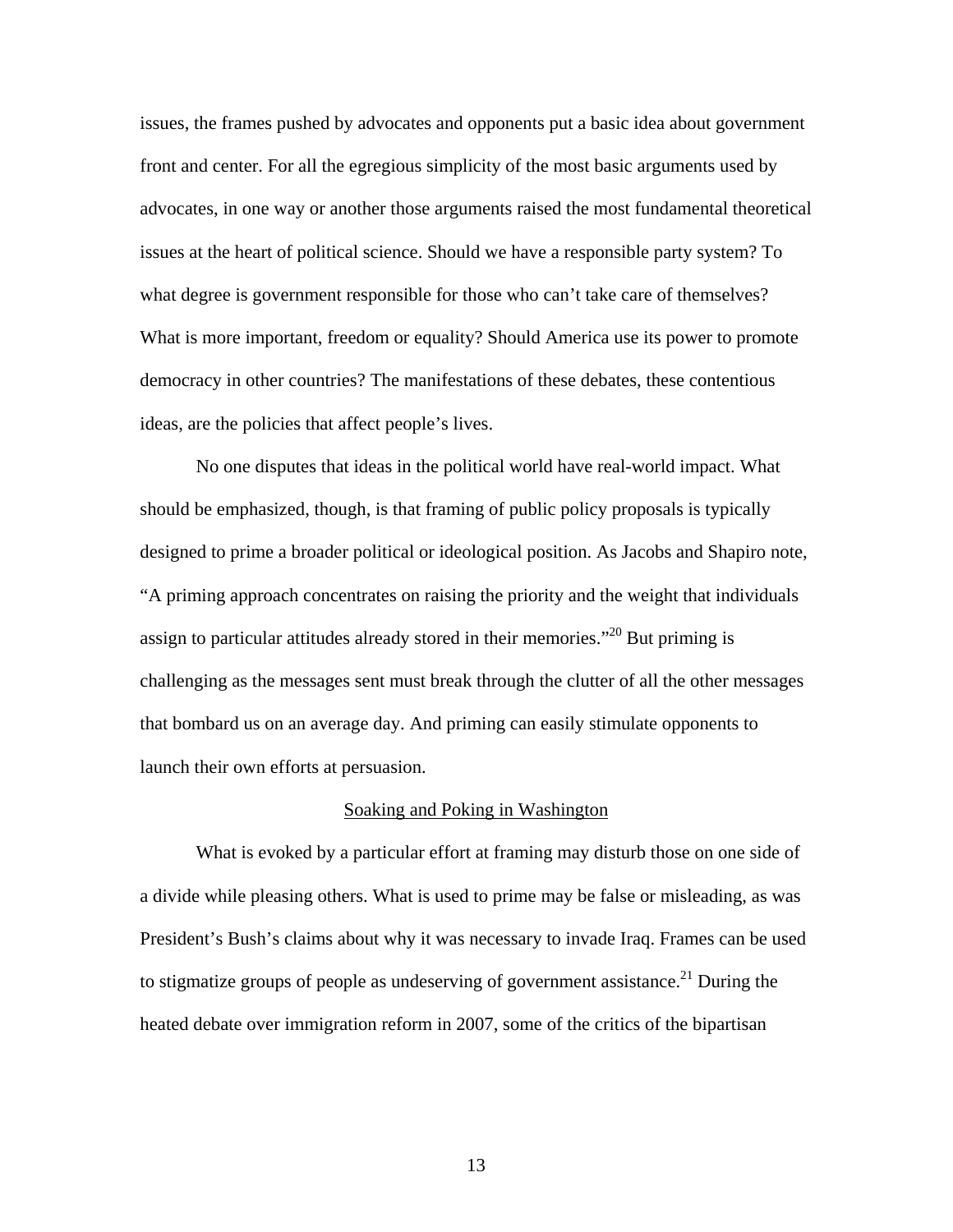legislation argued that illegal immigrants brought infectious diseases from their home countries into the United States.

Even if they are not purposefully misleading, frames are almost always, by definition, partial; they never tell the whole story, so the question is which part of the story does one prefer to put out there for public discussion. Although it is evident that frames can be of great consequence, what is less certain is how often the introduction of a new frame matters. It could be that cases where the emergence of a new frame succeeds, like the partial birth abortion frame, are relatively uncommon. Also plausible is that initial perspectives that characterize an issue are typically rather durable, altered only incrementally over time if at all. Another possibility is that frames change in response to things that are beyond the control of any single actor; these policy advocates may attempt to take advantage of them if they occur, as Kingdon described, but they cannot make them happen. And even if issues are reframed because of the rhetorical skills of individual policy entrepreneurs or because of surprise events beyond the control of any single actor, we still know very little about how often this occurs.

The data that we use to investigate the arguments and tactics that advocates employ have been collected as part of a broad, collaborative research project on advocacy and public policymaking. The primary data being collected for the project comes from more than 300 interviews with Washington, DC-based policy advocates (e.g., representatives of organized interests, congressional staff, agency personnel) active on 98 randomly selected policy issues.

Although this research project is enormous in scale and involves many complex coding schemes, what we actually did in the field is relatively simple in its structure. We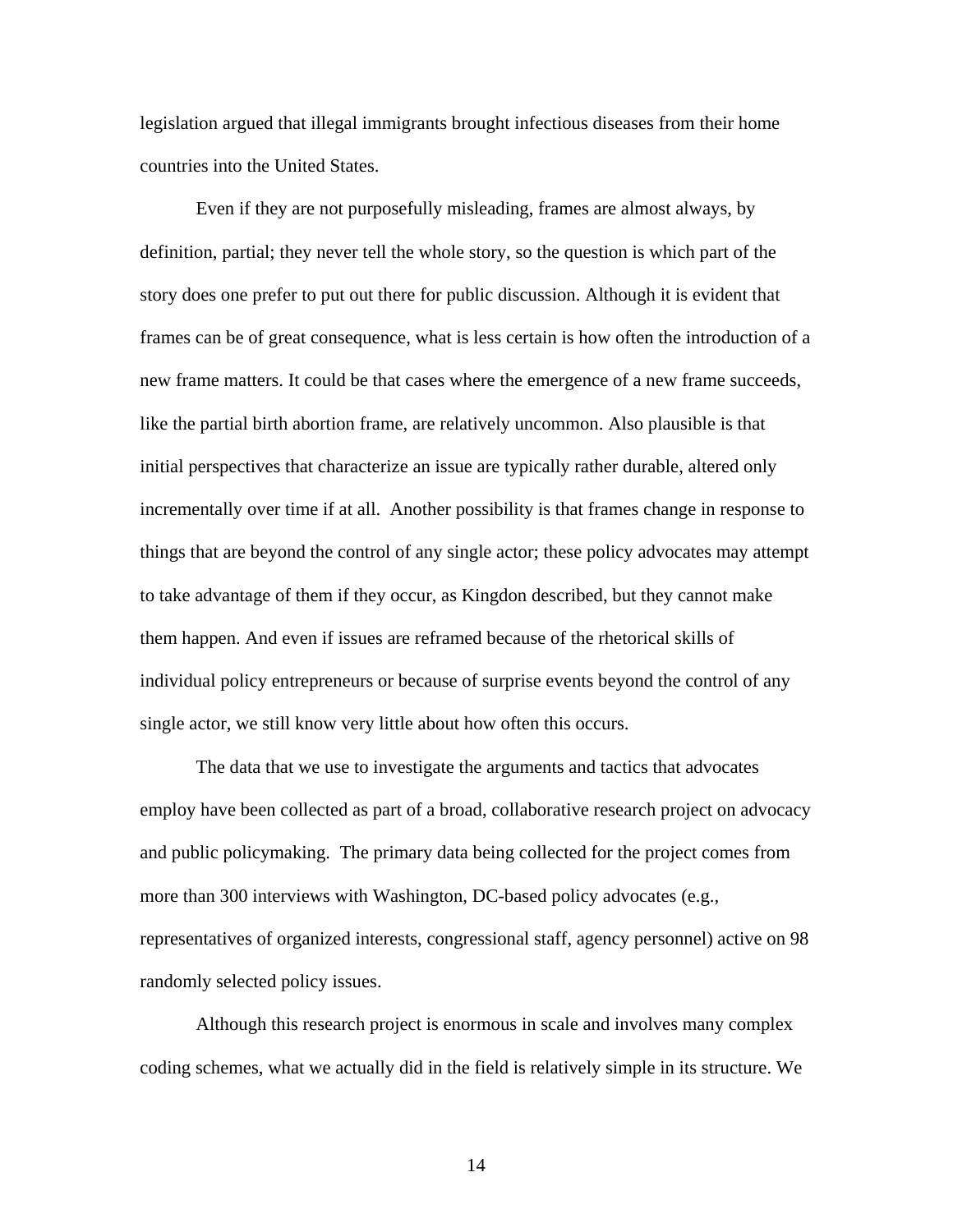began by drawing a random sample of interest groups active in Washington from the reports that lobbying organizations file with the House and Senate.<sup>22</sup> The sample was weighted so that the more specific issues a group listed in its reports, the more chance it had of being selected. (The details of this and all other aspects of our methodology can be found at our project web site at http://lobby.la.psu.edu.) We then made an appointment with an individual lobbyist at these organizations and this set of advocates then served as our *issue identifiers*. During the interviews, the issue identifier was asked to discuss the most recent issue he or she had spent time on, to describe what they had done and what the organization was trying to accomplish on the issue.

For the purposes of this paper it's important to stress that this issue did not have to be something that was actively being considered by Congress or an agency. That is, the issues did not have to be part of the agenda of a government institution. Indeed, a fair number of issues we heard about were problems that advocates were trying to gain attention for as a step toward actually getting them on the agenda. On the periphery of the agenda we heard about such issues as increasing the Medicare reimbursement rate for pap screenings, the commercial trade of bear organs, and a worker compensation matter that revolved around the respective definitions of "boat" and "ship." On the other end of the spectrum were issues that ignited major conflicts and were well covered by the press. These included the granting of Most Favored Nation trading status to China, a sweeping set of new ergonomics regulations, and bankruptcy reform. The vast majority of our issues fell in-between the cataclysmic and the obscure.

This wide variety of issues was the result of utilizing a random sample. Most studies of issue framing select out a single issue to analyze, or maybe a few.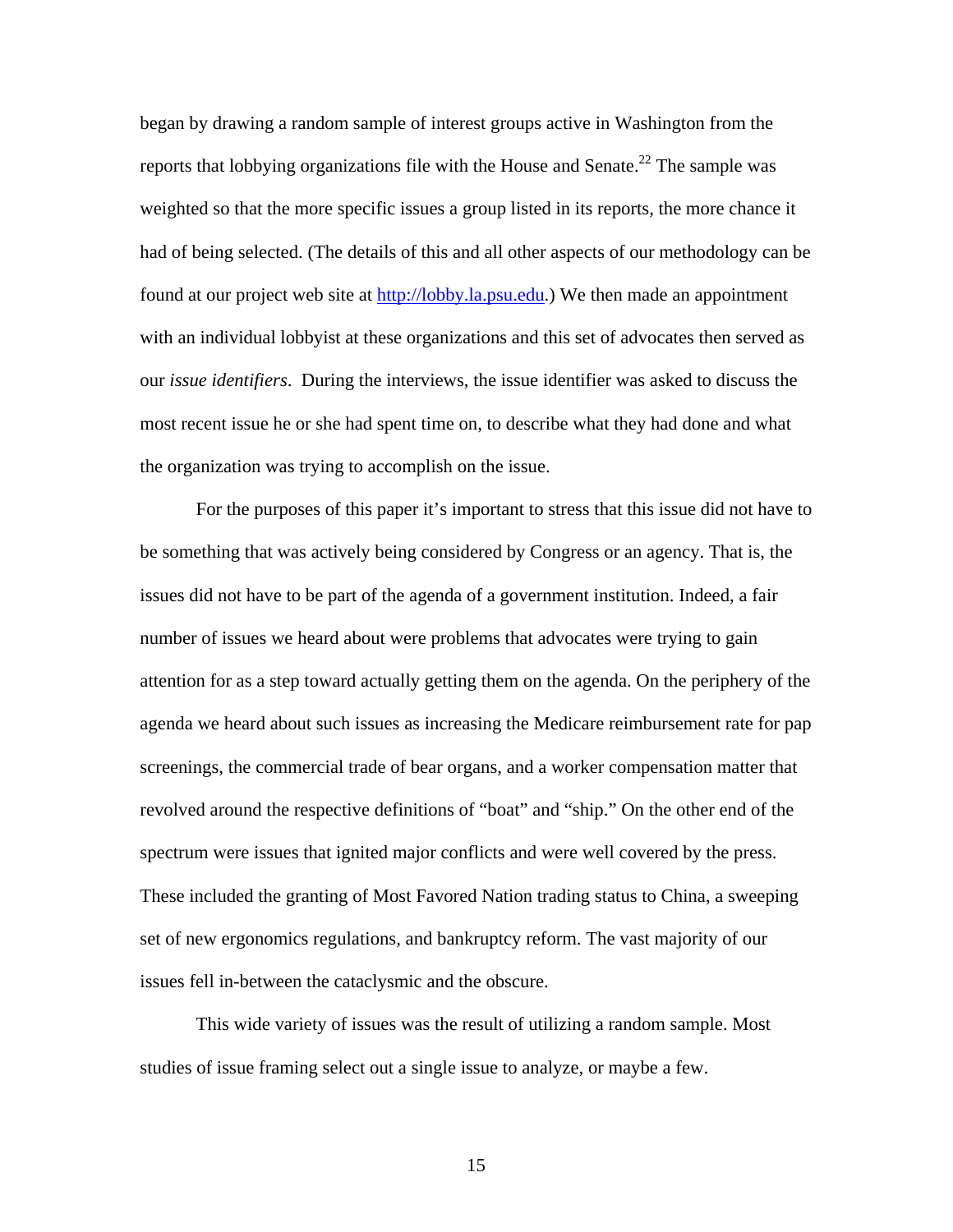Alternatively, research is built around a lab experiment with a limited number of manipulated variations on the same issue. As Druckman points out, selecting cases is dangerous because "nearly every time scholars look for a framing effect, they tend to find  $it.$ "23

The initial question asking what the lobbyist was working on usually yielded a long and rich description of the issue and the organization's attempts to push its views forward. Although it usually arose during this phase of the interview, we made sure to ask about the arguments the lobbyists were using to push their case forward. If it wasn't volunteered we asked, "What's the fundamental argument you use to try to convince people to do this?" Our probe notes in the interview template ensured that we would follow up if we were not told if different arguments were used for different targets. If needed, we would also ask what the secondary arguments were, and whether the lobbyists detected partisan differences in the responses they received. If not volunteered, we asked each interviewee about the arguments made by those who opposed them.

As part of the initial interview we gained information about who else was active on the issue. We used this snowball technique to identify additional subjects, both in other interest groups (including opposition organizations) and in government, who were viewed by our respondents as being central actors in the policy dispute. We proceeded to arrange interviews with some of the other principals involved in each case, placing a priority on meeting with opposition organizations if there was identifiable opposition and with any officials or organizations identified as having different policy priorities than the organization that had already been interviewed. These additional interviews often generated more names of potential contacts. Government sources were typically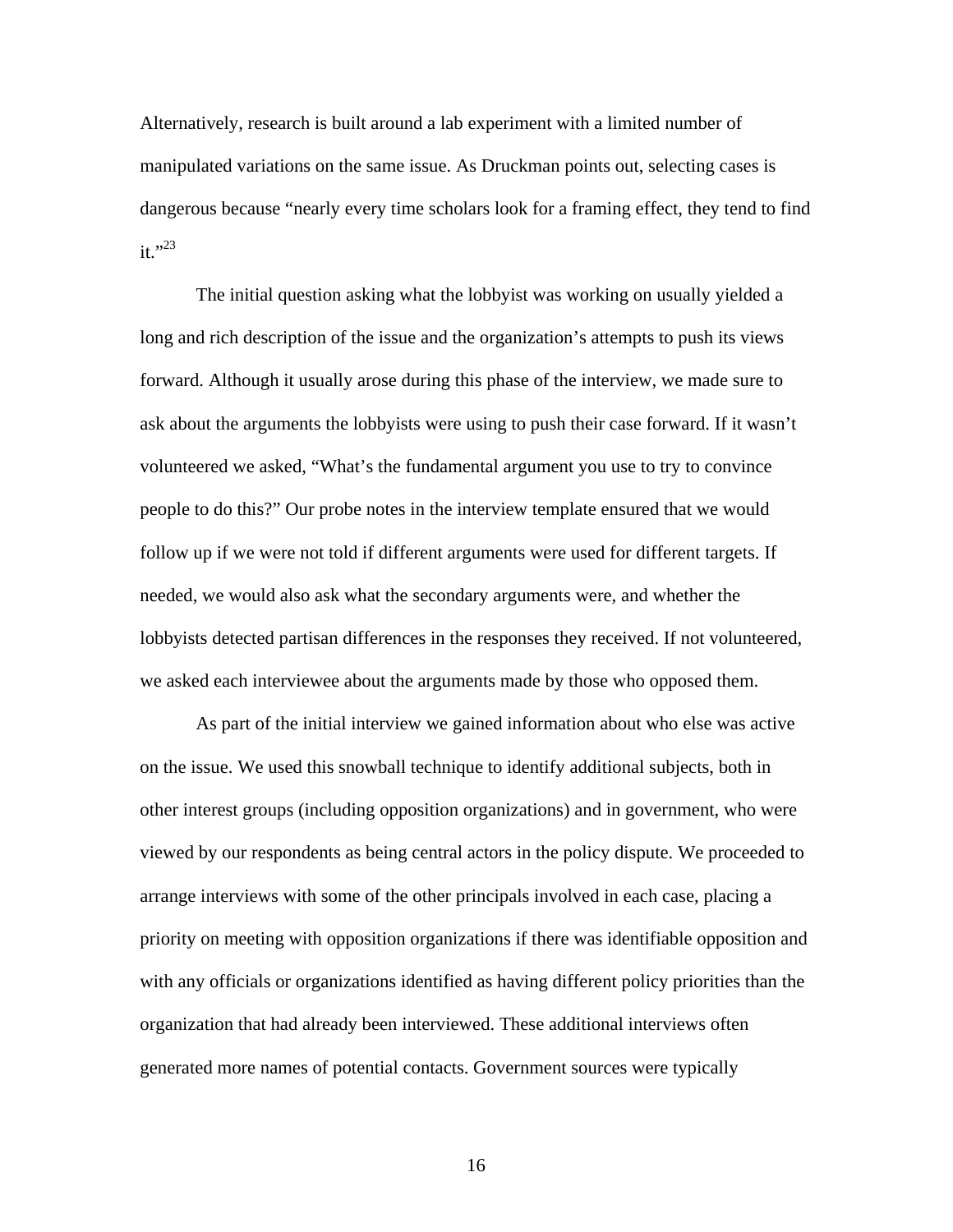congressional committee staffers, personal staff in congressional offices who specialized in the issue in question, or mid- to high-level agency officials. Overall, we interviewed 315 subjects or an average of a little over three sources per case. The interviews were supplemented by a comprehensive document search and a systematic review of media coverage through the LexisNexis database.

A key to our research for analysis of framing, as well as for other parts of the study, is that 18 to 24 months after our original research we went back to one of the interview subjects for each case and reinterviewed them. Unlike the initial round of interviews in the subjects' offices, these follow-up interviews were done over the phone and were designed to focus on what had changed concerning the issue since we had talked about it previously in Washington. In these follow-up interviews we mentioned the primary argument that the subject had identified when we met in Washington and then asked if that was still the primary argument being utilized. We also asked about any new arguments in the mix, either introduced by them or by other advocates. If the subject said she had been pushing a new primary argument, we asked why such a change was made. We also asked interviewees to evaluate their progress on the issue.

Our in-person interviews lasted an average of a little over an hour each. In classic elite interviewing style, we used a small number of open-ended questions to allow respondents to identify what they regarded as important; in return we gained richly detailed responses rather than short, highly factual ones.<sup>24</sup> As indicated above, we also used probes to elicit the necessary information when the respondent failed to include some of what we needed in an answer. Entering an interview our intent was to create a comfortable atmosphere and to nurture a conversational tone rather than one where we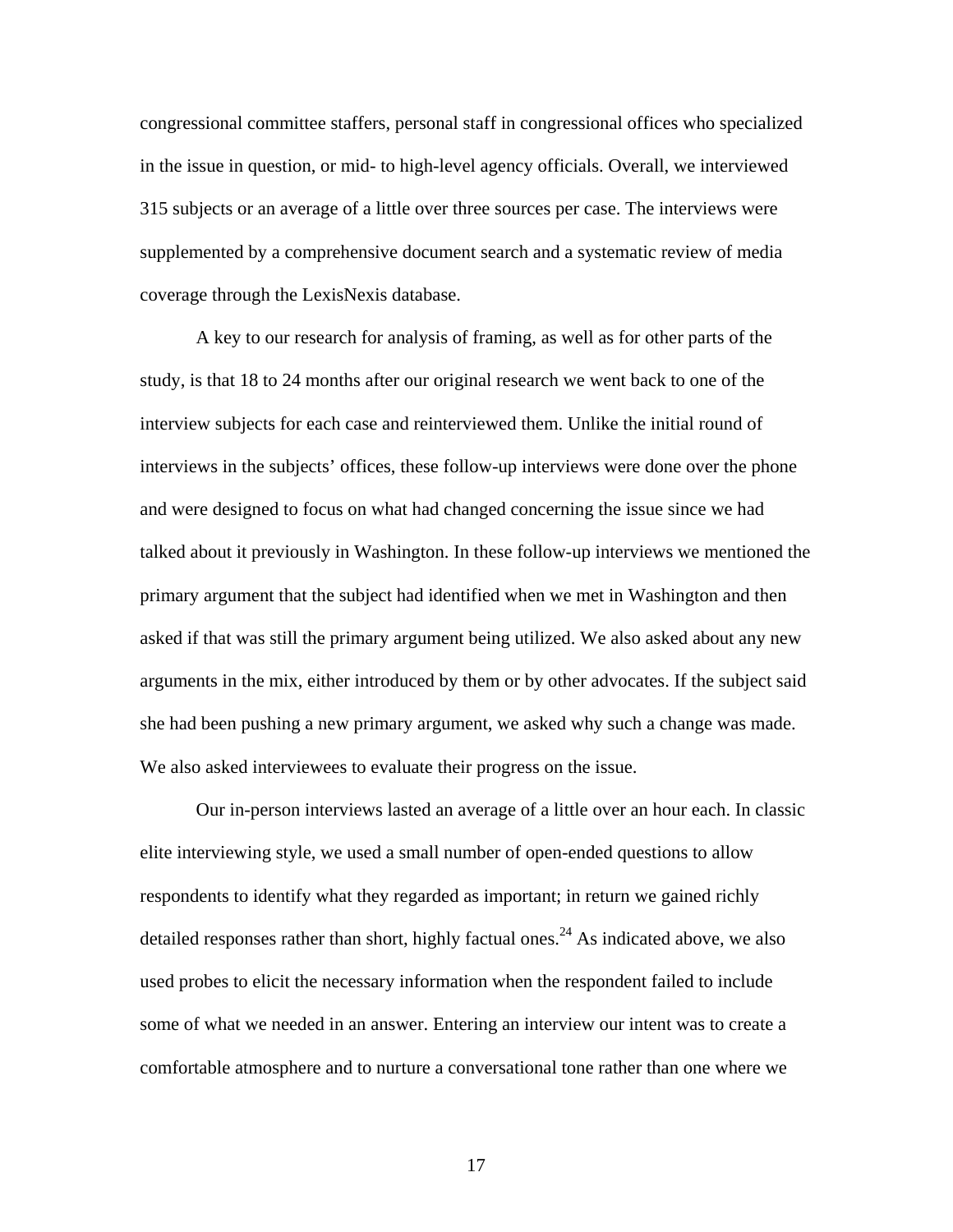fired questions and the respondent fielded them the best he could. Looking back we're confident that we achieved our goals as the highly detailed interview transcripts provided an enormous amount of information for us to process.

## Stable Frames

 Let us emphasize as strong as we can that ours is only an analysis of *reframing*. Both social scientists and journalists are guilty of using the terms *framing* and *reframing*  interchangeably. Often the term framing is used when the more appropriate term would be reframing. The research design for this study did not allow for an analysis of initial framing since our random sample was comprised of the issues lobbyists were working on the very week we interviewed them. Although some of the lobbyists were trying to push issues on the periphery forward, they mostly identified issues that were already far along in the legislative process. Overall, a significant proportion of the sample of issues related to long-term problems. Yet to study initial framing requires observations at the beginning and the true beginning of an issue is difficult to fix. To try to locate the origins of an issue is to get caught in a web of "infinite regress." As John Kingdon writes, "An idea doesn't start with the proximate source. It has a history."<sup>25</sup>

In reviewing each of the 98 cases, coding revolved around a simple question: over the time we followed each issue, did a new frame emerge by stage two of the research. (The second stage, the time when we followed up on the original interviewing, generally took place in the second half of the next Congress.) Each issue was coded as being characterized by stable framing, partial reframing, or complete reframing. A complete reframing was defined as the emergence of a new, dominant frame that reoriented debate over an issue. A partial reframing means that a new frame altered the fundamental debate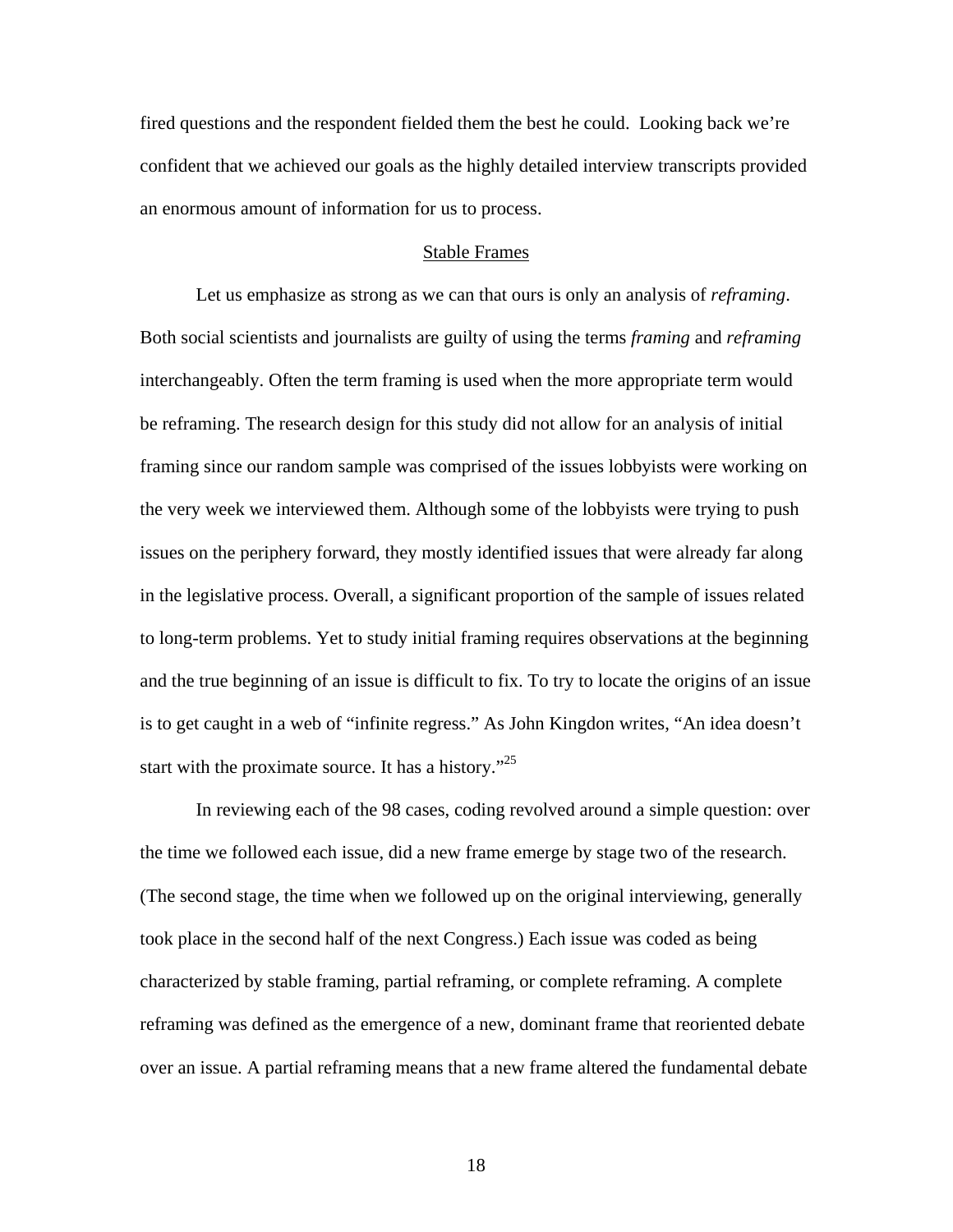but that it did not become a dominant perspective. In practical terms this would reflect a new argument coming to the fore, joining the mix of other arguments that remained viable. An issue coded as being characterized by a stable frame indicated that the issue was still being debated in the same general terms as it was when we first interviewed participants. Our coding decisions were guided by comparing the original interviews with a follow-up interview during the next Congress, reviews of stories in the media, and any other pertinent information that we came across during the time we studied the issue.

The results are stunning. Of the 98 issues that fell into our sample, just 4 issues were judged to have undergone some degree of reframing over the period studied. In three cases there was a partial reframing. This is just 4 percent. (If issues that appeared to have reached a conclusive termination point at the time of the initial interviews are removed from the calculation, it is 4 issues out 85, or 5 percent.<sup>26</sup>) One example of partial reframing came at the end of the Clinton administration when the Forest Service issued regulations banning further road building in the national forests. Proponents of the ban argued that the environmental degradation that came from the roads and the lack of funds to maintain existing roads dictated putting a stop to additional road building. Opponents from the timber industry were concerned about limiting access for logging. After it took office the Bush administration was faced with a set of regulations it did not like, but believed the law constrained it from simply tossing out the Clinton rules. Instead, Bush administration officials fashioned a new policy that offered local control so that officials at each site could determine what was best at that location.<sup>27</sup> The competing frames were not pushed aside, but this local control perspective was successfully added to the mix by the administration.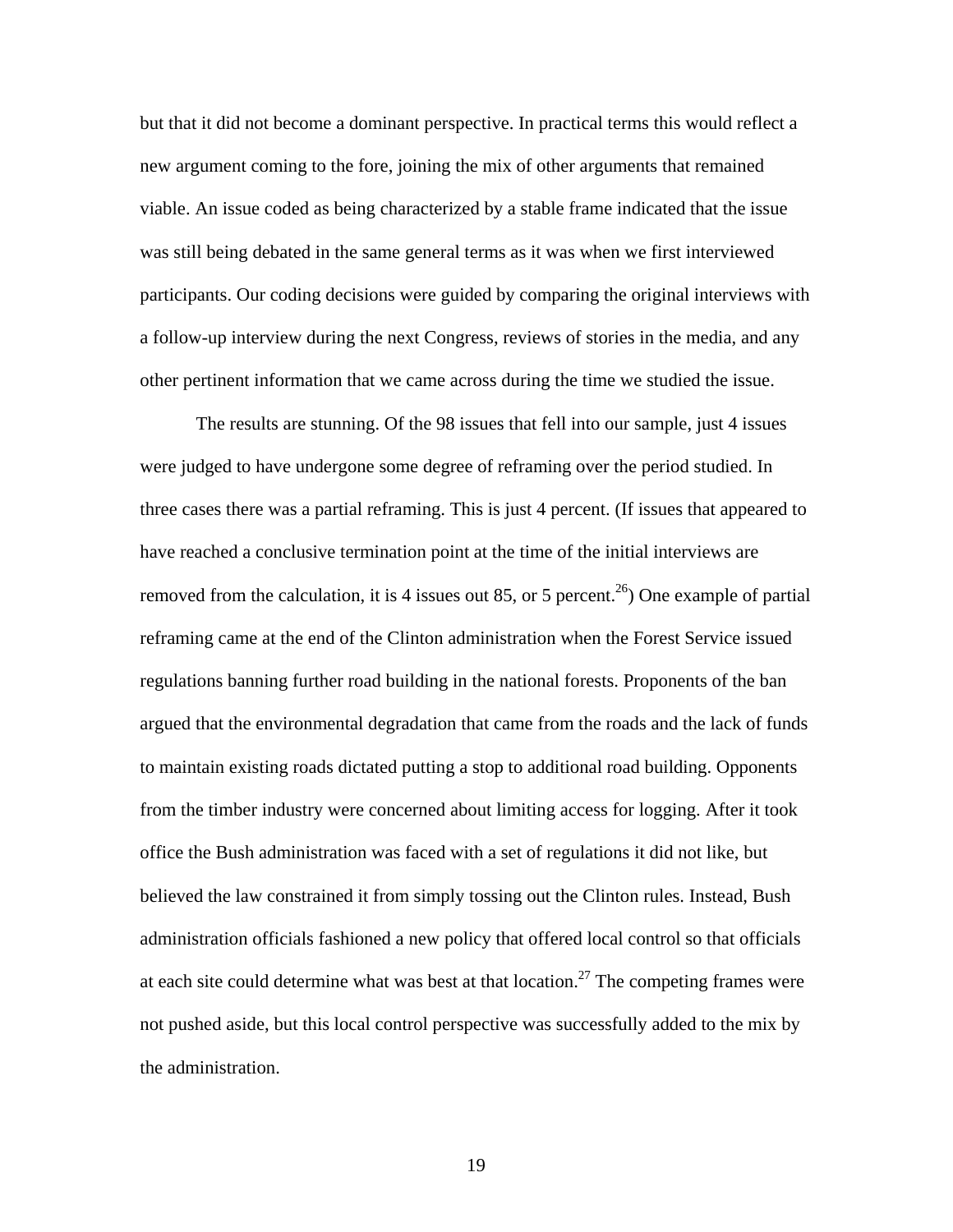In another case of partial reframing, a bankruptcy bill was tied up when Republicans hostile to abortion put in a provision exempting anti-abortion groups from civil claims that were the product of protests of violence at abortion clinics. The virulently anti-abortion group, Operation Rescue, declared bankruptcy rather than pay restitution to abortion clinics. Senate Republicans sympathetic to the anti-abortion movement believed that as a matter of conscience, such groups as Operation Rescue should not be required to distribute their assets to Planned Parenthood or other pro-choice organization. The third case of partial reframing involved Internet taxation, or more accurately, the lack of taxation on items purchased over the Internet. Initially the debate was argued on the basis of no new taxes vs. the need for revenue by cities and states who were losing revenue as consumers moved some of their purchases to Internet providers. A new argument came into play as so-called "bricks and mortar" stores began to emphasize fairness to all businesses. An identical product found both online and at a store at the mall can be sold more cheaply by the Internet supplier because no sales tax need be assessed. As one lobbyist working for a national retail chain put it, "All channels of commerce should be tax neutral. The government should not be in the business of picking winners and losers."

 The one issue undergoing a complete reframing was a minor matter concerning the excise tax on telephone bills. The tax actually goes back to the time of the Spanish-American War and was justified as a luxury tax since only the upper class had phones at that time. At the beginning of our research phone companies were pushing Congress to eliminate the tax. At a later point in time, when the case was updated, the declining economy had effectively killed the proposal. Deteriorating economic conditions made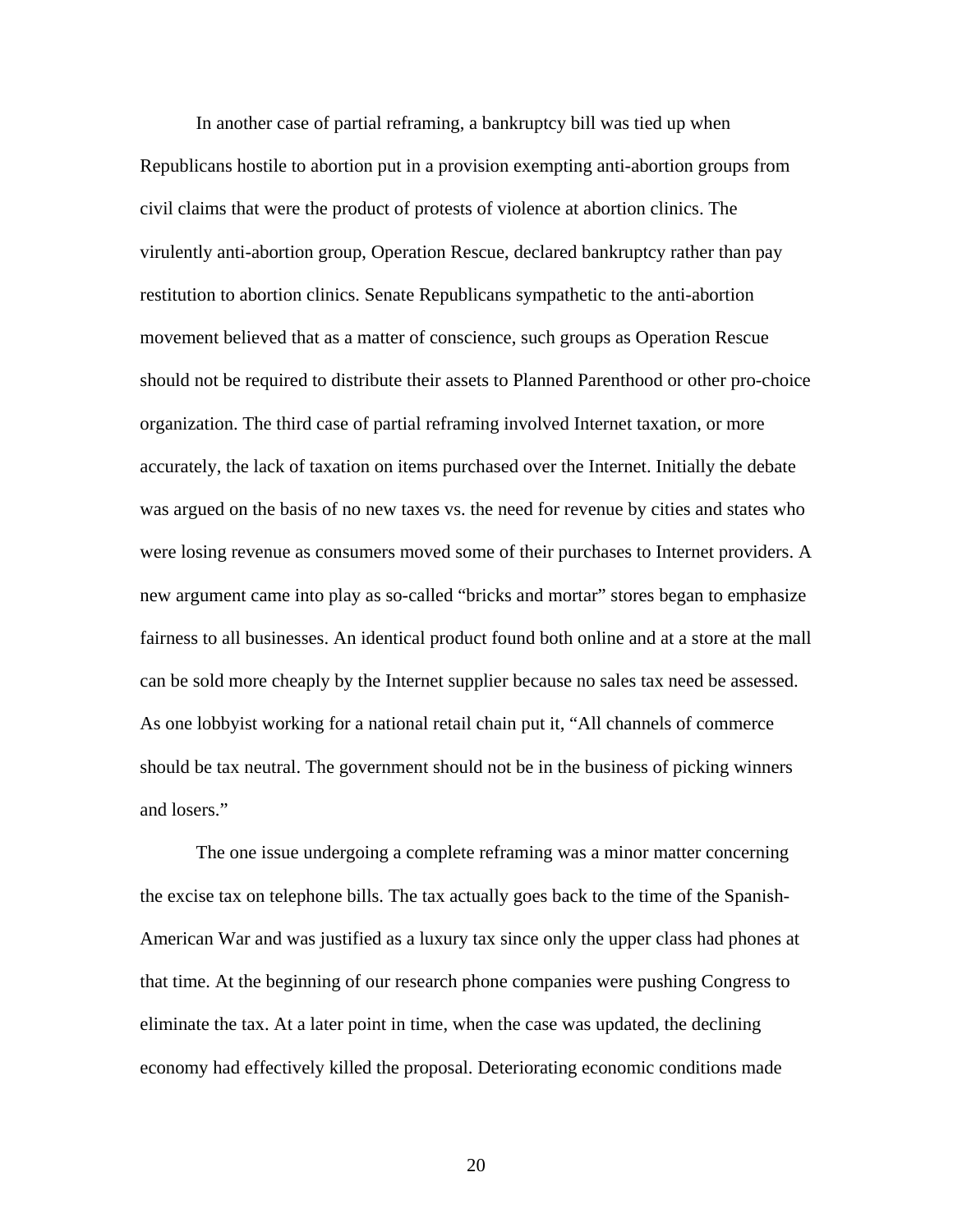legislators reluctant to give up the \$5 billion a year the tax generated. This was a new perspective and one that dominated what little discussion there was on the issue at the time of the follow-up research. (After this legislative defeat, advocacy turned to the courts and in a series of decisions, the application of this tax to long-distance phone calls was invalidated.)

Why is reframing so uncommon? Nothing in the literature offers an estimate of just how frequently reframing occurs, but that work certainly implies that it happens at a level of frequency that is above unusual or rare. Although there is work which is cautionary, citing barriers to reframing, the literature as a whole clearly suggests that reframing is a common strategy and sometimes succeeds.<sup>28</sup> It's not clear from the data gathered here as to how often reframing is tried, but our judgment is that when it is attempted it is aimed at a partial reframing and not at a wholesale reorientation.

 The denizens of Washington continue to believe that reframing works but not because they've read William Riker or any of the other scholars who have written on this subject. Rather, a central part of the culture of Washington is spin. Spin and reframing are certainly overlapping concepts but in colloquial language spin usually refers to immediate and more transitory contexts—in particular the story being written that day by journalists. Nevertheless, spinning and public relations are so much a part of the day-today life of Washington, that it's easy to assume that reframing, efforts aimed at more enduring change in the way an issue is perceived over the next policymaking cycle, is often successful. Also, recent party history is often linked to success at such public relations skills. The triumph of conservatives and Republicans' success since the 1994 congressional elections has been widely attributed in large part to abilities to package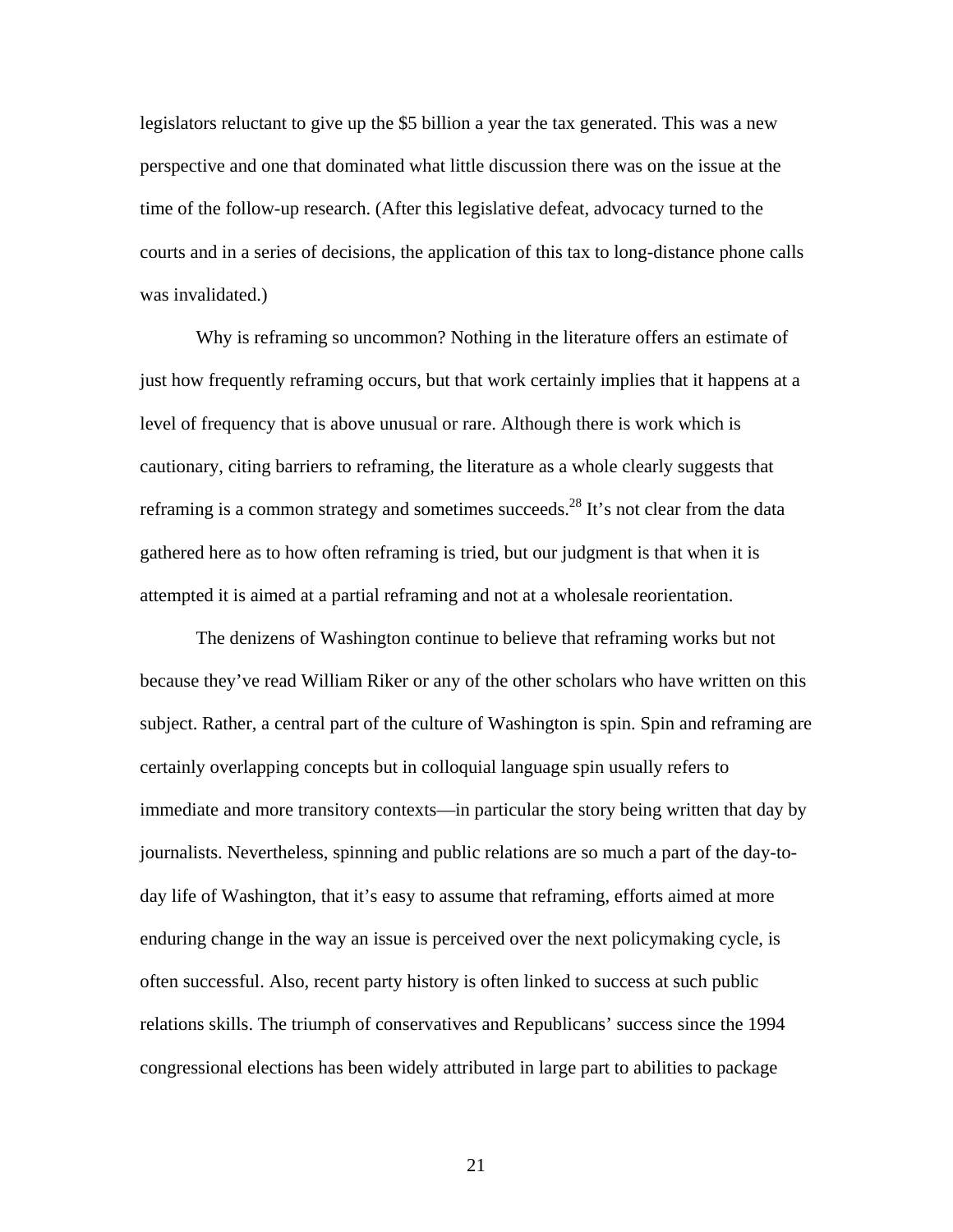their policies in an appealing and benign veneer.<sup>29</sup> Conversely, liberals are excoriated for their inability to match the conservatives' abilities on this score. Lakoff for example, argues stridently that the liberals' problems are not with their basic policies but with the way they're presented to the American people.<sup>30</sup>

 We believe that our finding that reframing is rare is correct not only because we used a random sample instead of selecting out cases, but also because our interviews with advocates left us with an indelible impression as to just how difficult reframing is. In talking to lobbyists, legislative aides, and administrators, we observed people with little, if any, control over the definition of the problem at hand.

 In looking back at the sample of cases, many obstacles to reframing become evident. We group these explanations into three general categories: resources, political realities, and beliefs.

#### **Resources**

The fights over public policy are not contests of ideas alone, but of resources as well. Analysis focuses here on resources related to the opposition, sunk costs, and coalitions. The most fundamental reason why reframing is difficult is that the advocates who want to reframe will very likely run into an *opposition side* that will fight any effort contrary to its interests. For example, on the issue of CAFE standards (which set miles per gallon thresholds for automobile manufacturers), both sides on this issue have substantial resources and many friends in Congress. Environmental organizations and auto manufacturers are both well represented in Washington and are savvy, aggressive lobbies. In our interviews on this case we observed lobbyists fully engaged in watching the opposition's every move. Each lobbyist we spoke with went into enormous detail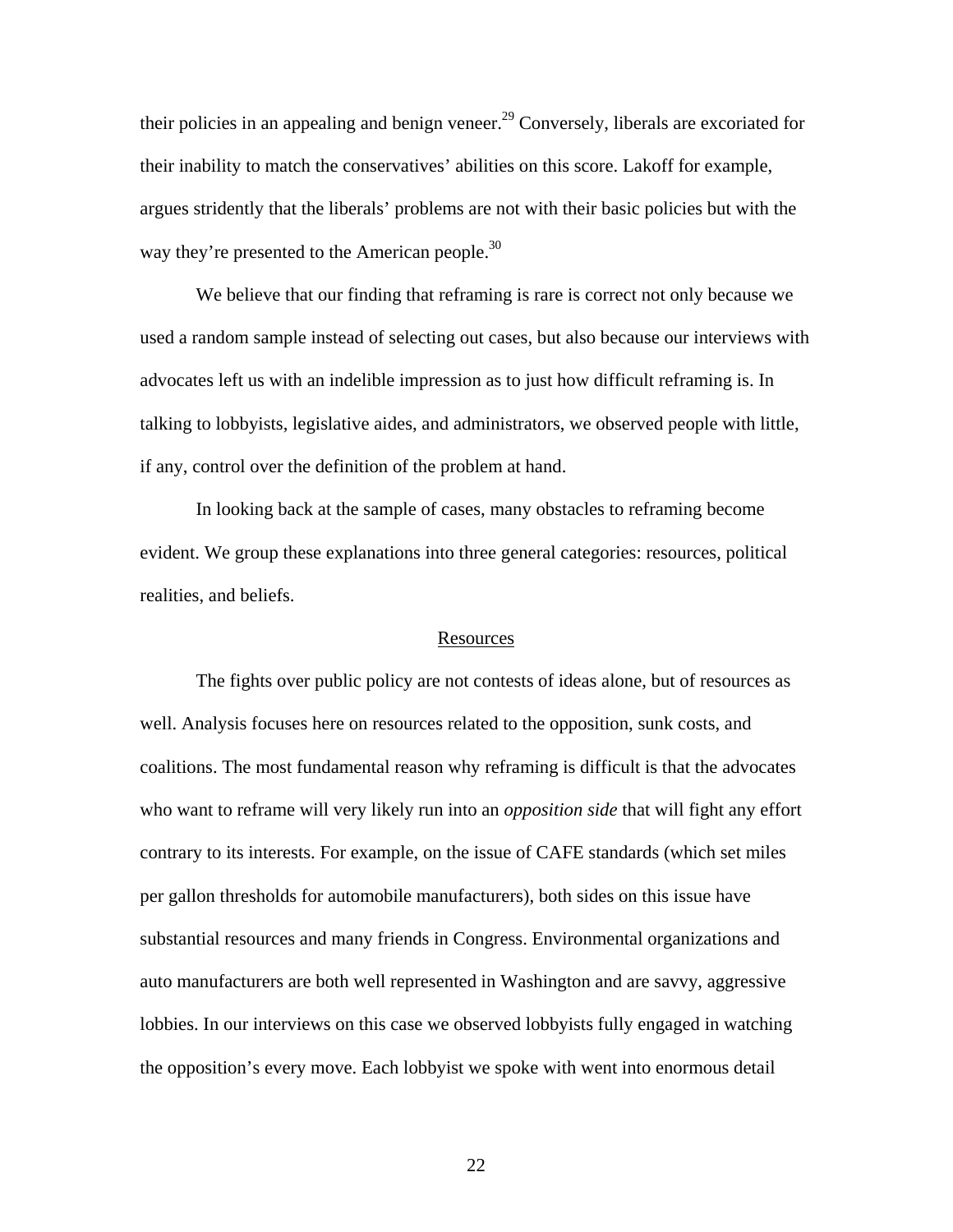about the other side's arguments—we couldn't shut them up. Neither side is going to sit idly by and let the other redefine the issue without a concerted attempt to push such efforts off to the side.

The ability of the opposition to effectively combat redefinitions is aided by the slow gears of Washington's policymaking machinery. Redefinition efforts are not tactical strikes but part of long-term strategy. Thus, opponents can't be caught off guard by an overnight sneak attack, as might happen with a new sweetener to be proposed as an amendment just for a floor vote.

 A second resource-related constraint on reframing is *sunk costs*. Here we refer to tangible costs only, excluding psychological commitment, which we take up below. The arguments put forward by interest groups are more than the rhetoric of conversations or the theme in a memo left in a congressman's office. Those arguments reflect an investment by an interest group or government office in supporting that line of advocacy. People working for interest groups are assigned to work on a particular problem from a particular perspective. Individuals may even be hired for the expertise on a specific aspect of a policy problem.

 Over the years lobbyists and executives from Lockheed Martin have continued to argue as hard as they can that the C-130 transport plane is vital to the nation's defense. There is, of course, fierce competition for weapons purchases from the Pentagon and the C-130 is not cheap. Nor is it sexy as it lugs cargo around rather than attacking the enemy and, weapons-wise, it is an aging senior citizen dating all the way back to the Korean War. It is not as though Lockheed Martin would refuse to use other arguments to try to promote the plane but it's hard to imagine that anything would be as strong as arguments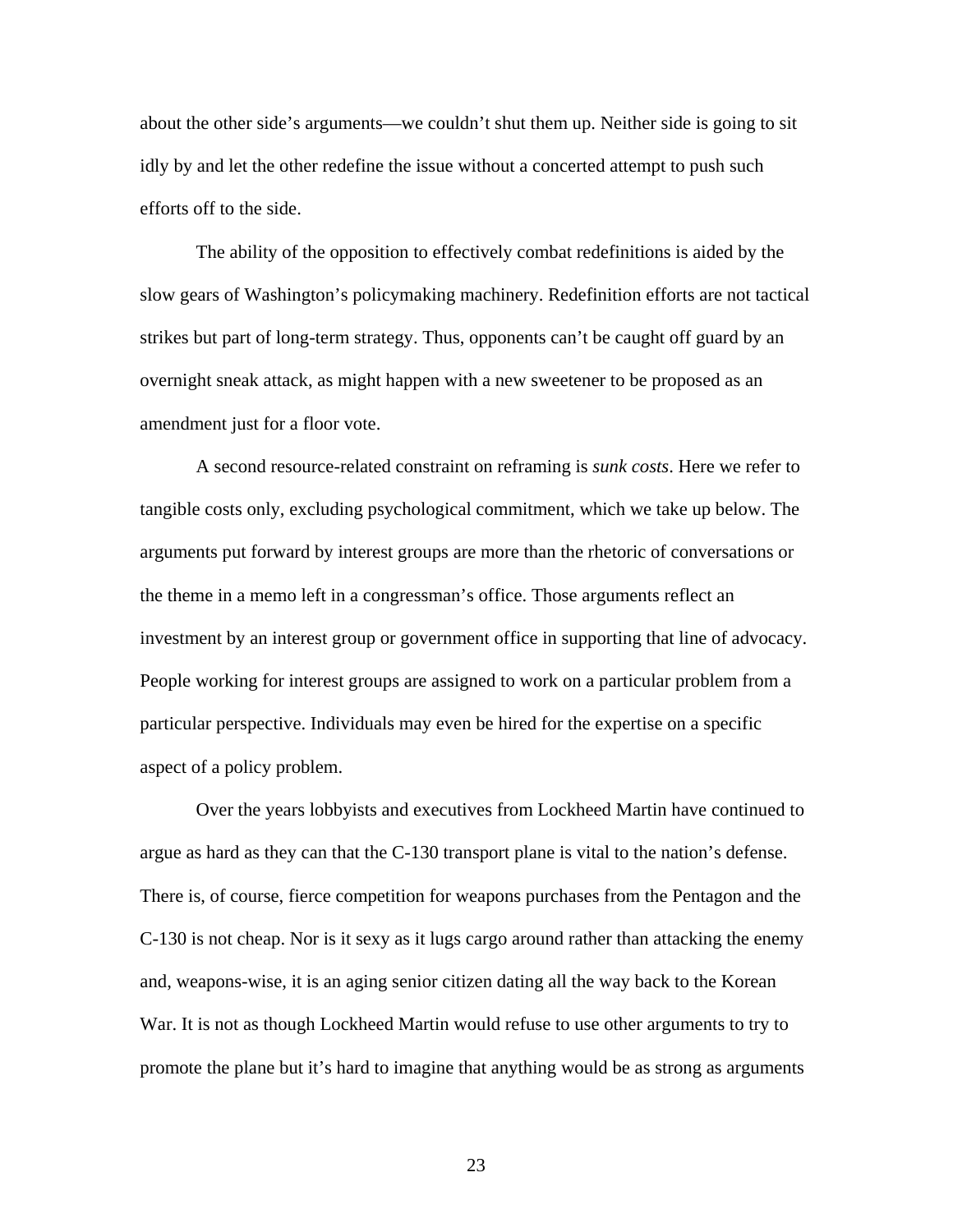about the plane's success, functionality, and cost-effectiveness. The Lockheed Martin office in Washington works continually to develop evidence to support this basic story line. Every budget iteration requires that its lobbyists go forward with data to support the enduring arguments about the C-130.

 The third and final resource constraint is participation in *coalitions*. Interest group coalitions are ubiquitous in Washington and given the limited room on the congressional agenda and opposition from other interest groups, lobbies are eager to find allies to fight along side of. But with allies come compromises and reduced autonomy. Although a coalition isn't limited to a single argument that all participants must parrot, it makes sense for coalitions to coordinate their message. Significant changes from that message may need to be negotiated. Since politics can make for strange bedfellows, some arguments may be tempered to keep opponents on other issues civil, if not friendly, on the matter at hand. One of our issues, regulations designed to reduce the sulfur content of gasoline found environmental groups and car manufacturers on the same side. They're usually opponents but the environmentalists surely had to agree to arguments that avoided their differences of opinion with auto manufacturers on other clean air issues. As one lobbyist told us, his coalition was "not this huge lockstep no-cracks phalanx." But he added, "there is an interest on our part in how we develop better relationships" with other groups, even those his organization is sometimes at "loggerheads" with.

 The subject of coalitions suggests a broader point. Interest groups operate in a community of organizations that they commonly work with. While coalitions of strange bedfellows are always striking, most coalition partners, most of the time, are like-minded organizations. Thus, one community of advocates typically monitors another community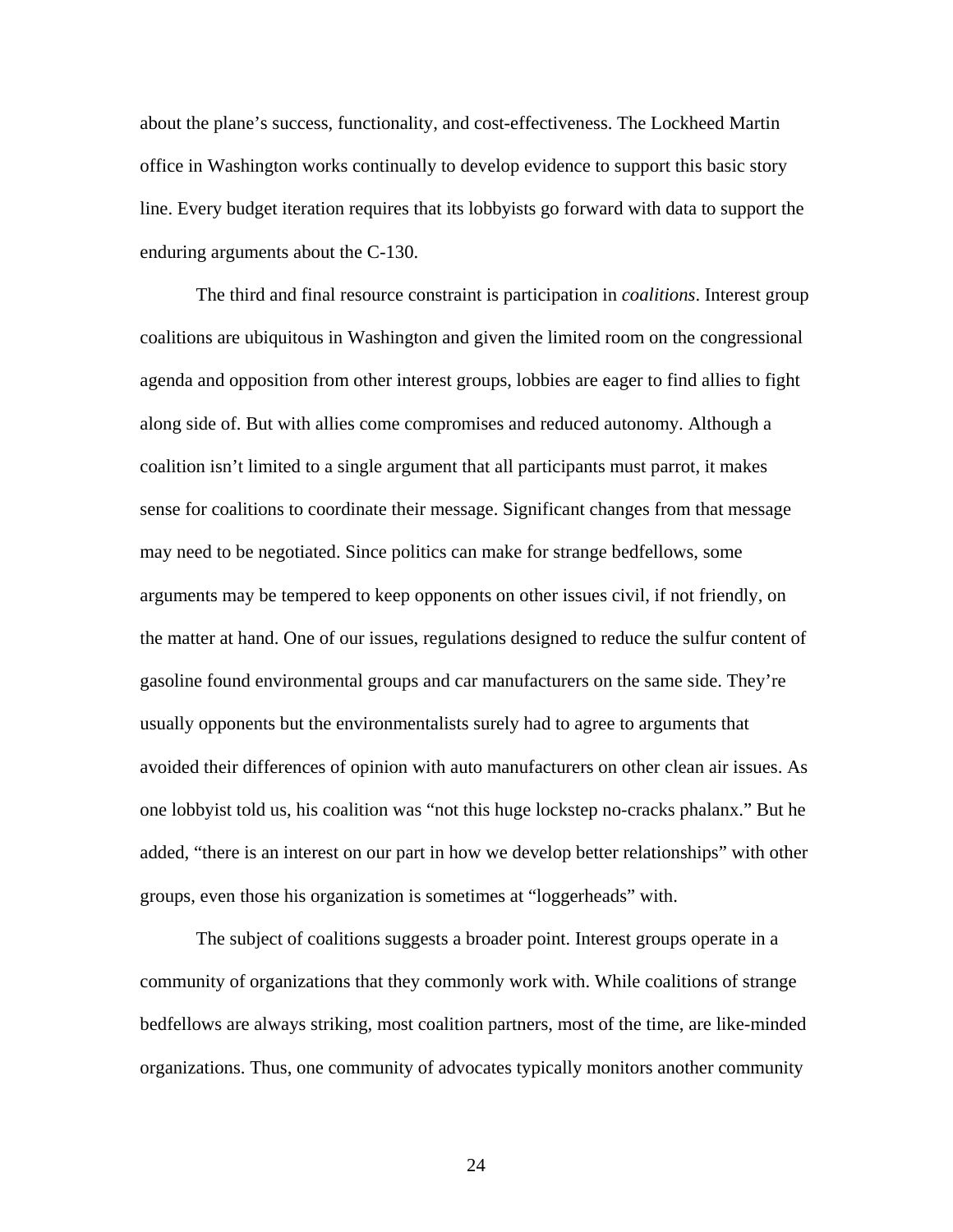of advocates.<sup>31</sup> These policy communities are communication networks and the regular interaction of advocates with their regular partners facilitates quick strategizing and mobilization. This multiplicity of actors and the resources they aggregate in policy communities makes it all the more difficult for one set of participants to quickly or dramatically change the terms of debate. Thus, the very structure of issue networks supports the stability of frames over time.

## Political Realities

For many issues at some times or all times, trying to reframe an issue is a waste of time and resources. Given the difficulty of reframing under the best of circumstances, members of the Washington community will think long and hard about the political realities of such an effort. Our time spent with lobbyists and policymakers led us to reflect on three types of political realities that can deter reframing: political alignments, ripeness, and media norms.

 By *political alignments* we refer to those who are in power and those who are in the minority. It is always the case that for some interests in Washington, the wrong people are in power and for all practical purposes, those interests need to wait until an election brings change. One lobbyist told us that he's always asking "what's the climate like?" and "is the climate going to change?" These may seem like obvious questions, but they're ones that bears thinking about in the context of reframing. A lobby, even as wealthy as some are, must rationally allocate its resources. In plain English, each lobby must put its money and staff where they are going to do the most good. And contrary to popular misconception, most lobbies in Washington are constrained by budgets and staffing limitations.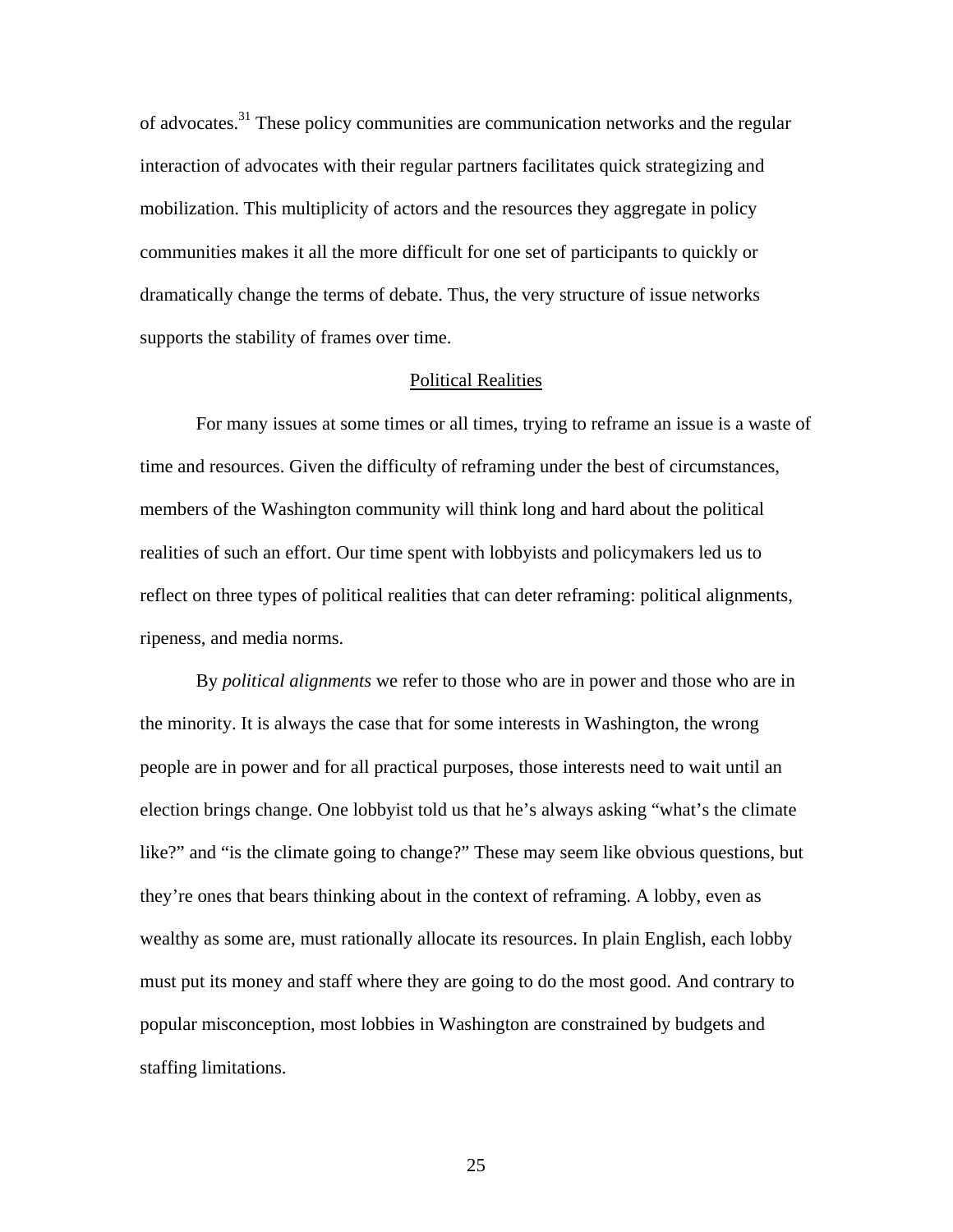If the wrong people come to power, lobbies may rethink the arguments they've been presenting. In some instances a new argument might be a good idea. If the conservatives are in power, for example, an environmental group might want to shift argumentation toward market-based reasons, if there are any, for a particular goal. But even so, it is more likely that the disadvantaged group is instituting a change in emphasis than trying to reframe. Other counterstrategies may be considered, such as looking for a legislative trade where allies in Congress logroll with the opposition, giving up something to gain something. But similarly, this is a strategic choice, not reframing.

 Leaving aside changes in emphasis and legislative maneuvering, efforts to truly reframe may be too problematic for the typical Washington lobby. To begin with, the people who are in power and who don't share a lobby's goals must be assumed to be just as politically savvy. Is the opposition going to be swayed by a new argument, even one that is closer to its own philosophy? If a lobbyist wanting to reframe cannot convince himself that it is likely to work, why would he expend his scarce resources on it? Instead of a reframing effort, attention might turn to another, more promising issue. Or the organization might sponsor research that might create a more favorable environment for the issue when an opportunity presents itself sometime in the future. Or it might work the grassroots to strengthen itself and keep the issue alive with members of Congress when they visit home.

 Most of the lobbyists interviewed for this study worked for corporations and trade associations. Given the tax cutting focus of the first term of the Bush administration, it is interesting that we came across relatively few tax cut proposals being worked on by lobbyists interviewed in the periods we were in town during the Clinton administration's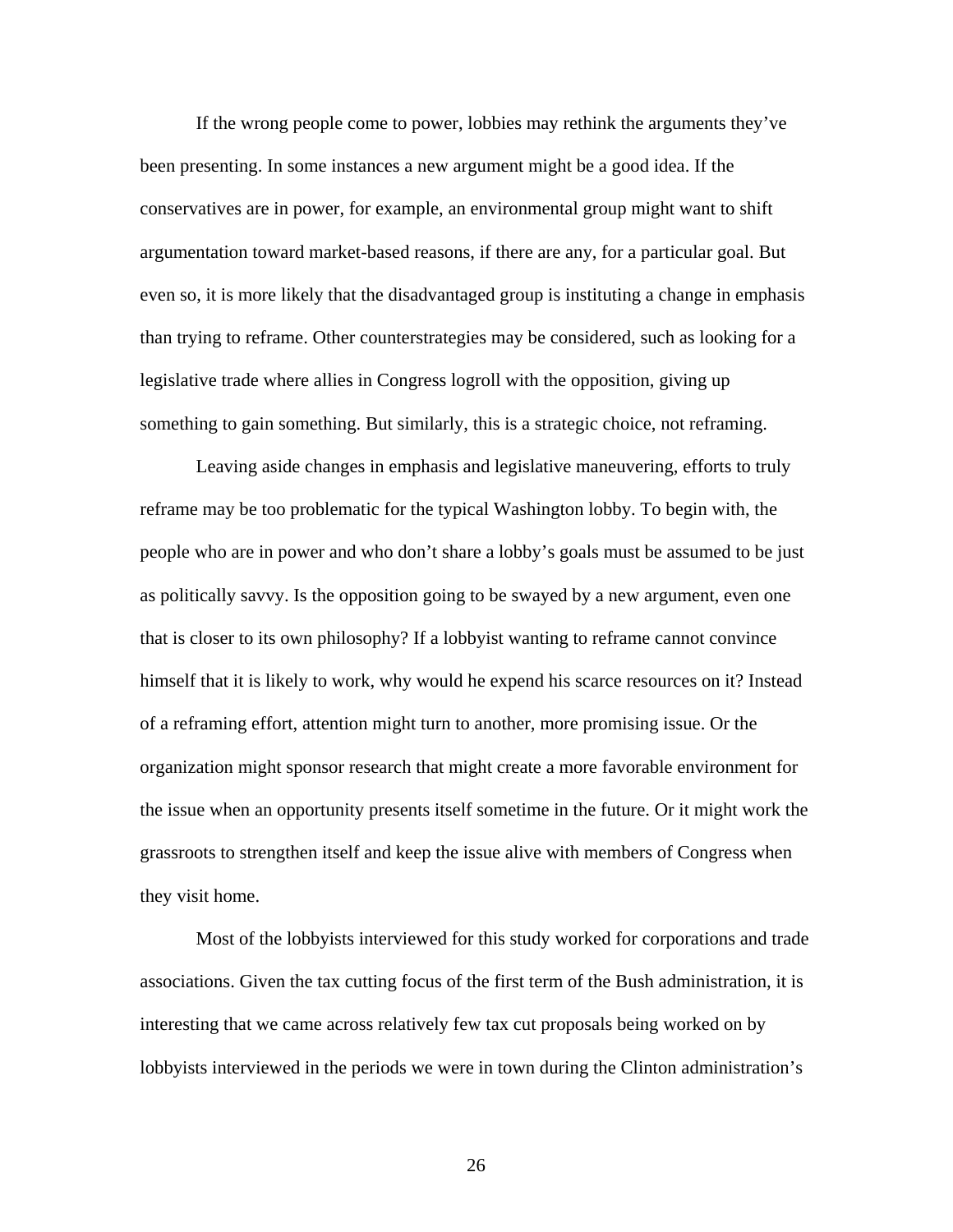last year. It seems clear that they had strategically decided on other issues as their priorities, issues where they might find the administration receptive since tax cuts were not a major focus of the Clinton White House. What we didn't run across were efforts to reframe tax cut issues. Yet tax cut interests were there under the surface and business lobbyists brought them forward in abundance when George W. Bush came to town.

 Independent of who is in power, new issues that lack urgency must be nurtured through governmental process until the time is right for action. We term this evolution *ripeness* to acknowledge that there huge variation in the opportunity structure of public policymaking. It may take years for an issue to develop as advocates work to build support over the long-term. John Kingdon calls this a "softening up" period to educate policymakers so that "when a short-run opportunity to push their proposal comes, the way has been paved."<sup>32</sup> One of our issues, legislation aimed at obtaining federal funding for infant hearing screening, had been circulating in the Congress for a decade before a favorable program was incorporated into an omnibus piece of legislation. This is not unusual in Washington, where there are a limited number of bills that get enacted each year. Organizations like the American Speech-Language-Hearing Association and the National Association of the Deaf persevered over the years, pushing the same basic argument that it is much more advantageous to diagnose a hearing problem at infancy rather than waiting for it to be diagnosed when a child starts school. There was no reframing that could push this basic argument into the background. Eventually this longterm effort bore fruit.

 But the ebb and flow of politics is not a circadian rhythm of predictable cycles. Sometimes opportunities suddenly emerge, what Kingdon metaphorically describes as the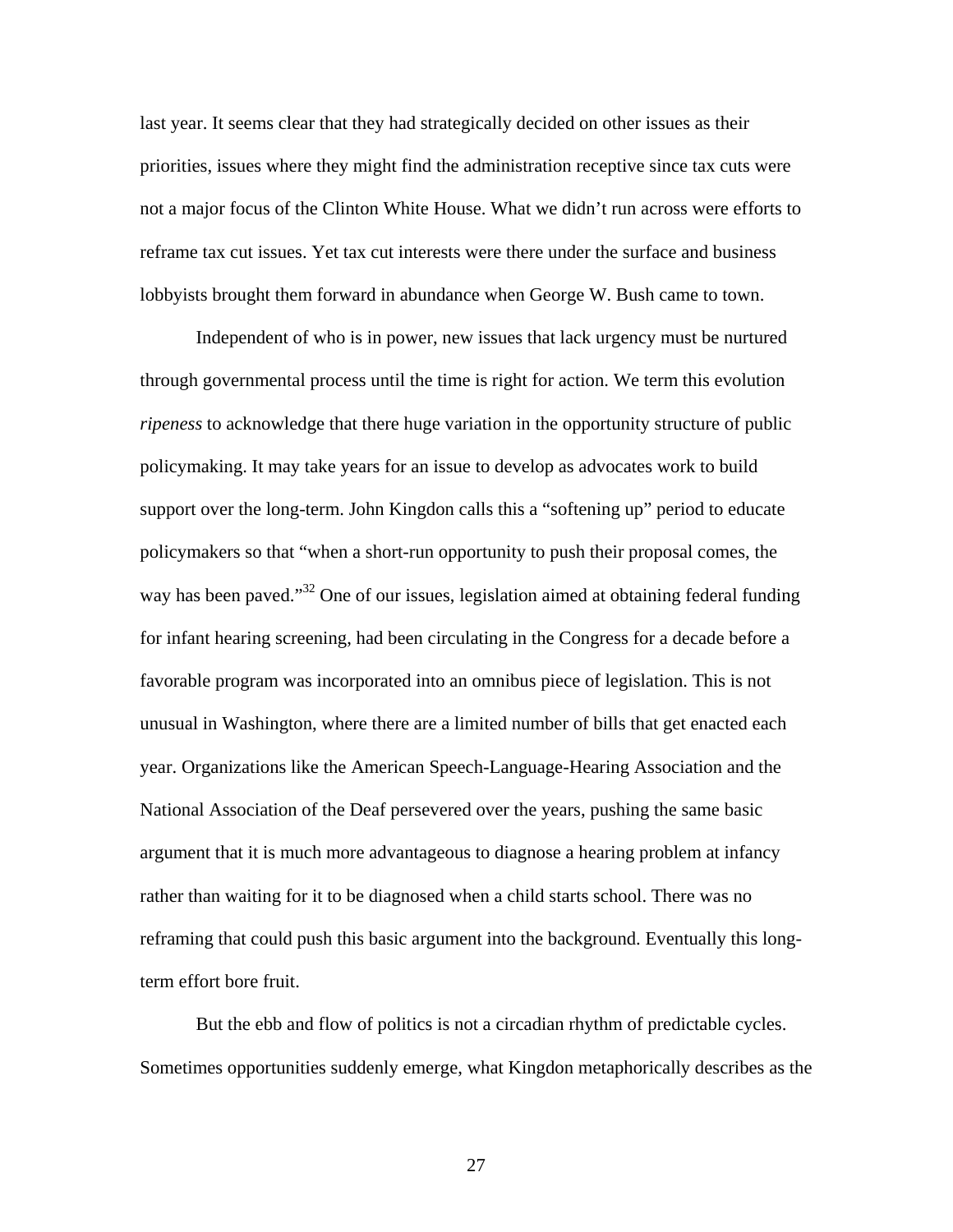opening of policy windows.33 Jones and Baumgartner identify periods of "punctuated equilibrium," where long-term stability can be disrupted by events, intellectual developments, and greater media attention. An event like the nuclear reactor accident at Three Mile Island in Pennsylvania disrupts the equilibrium of interest group influence and gives the newly favored lobbies a chance to push longstanding proposals forward.<sup>34</sup> Such opportunities may lead to reframing as established truths have been shattered and everyone is considering the issue in a new light. After 911, for example, there was a mad rush in Washington to reframe all issues as related to national security. This sometimes reached the levels of farce. The American Traffic Safety Services Association, a trade group for road sign manufacturers, lobbied for more federal funds for street signs on the grounds that Americans would need better street signs to prevent traffic jams in the aftermath of a terrorist attack.<sup>35</sup> Nevertheless, some lobbies did successfully link a proposal they had been working on to post-911 security legislation before argumentation returned to more normal advocacy.<sup>36</sup>

 Lobbies thus live in a world that rewards patience. Those that work to build support over time while they wait for the right party to win an election may sometimes find that fortune shines upon them. The reward may come with the sudden emergence of an opportunity, as was the case with 911. Generally, though, lobbies facing a hostile or apathetic government must be prepared to work for years to get their proposals enacted if they're enacted at all.

 Another facet of the pragmatism that guides Washington lobbying is that advocacy must contend with a *skeptical media*. Reporters and editors will consider new frames presented to them with a jaundiced eye, being sophisticated enough to understand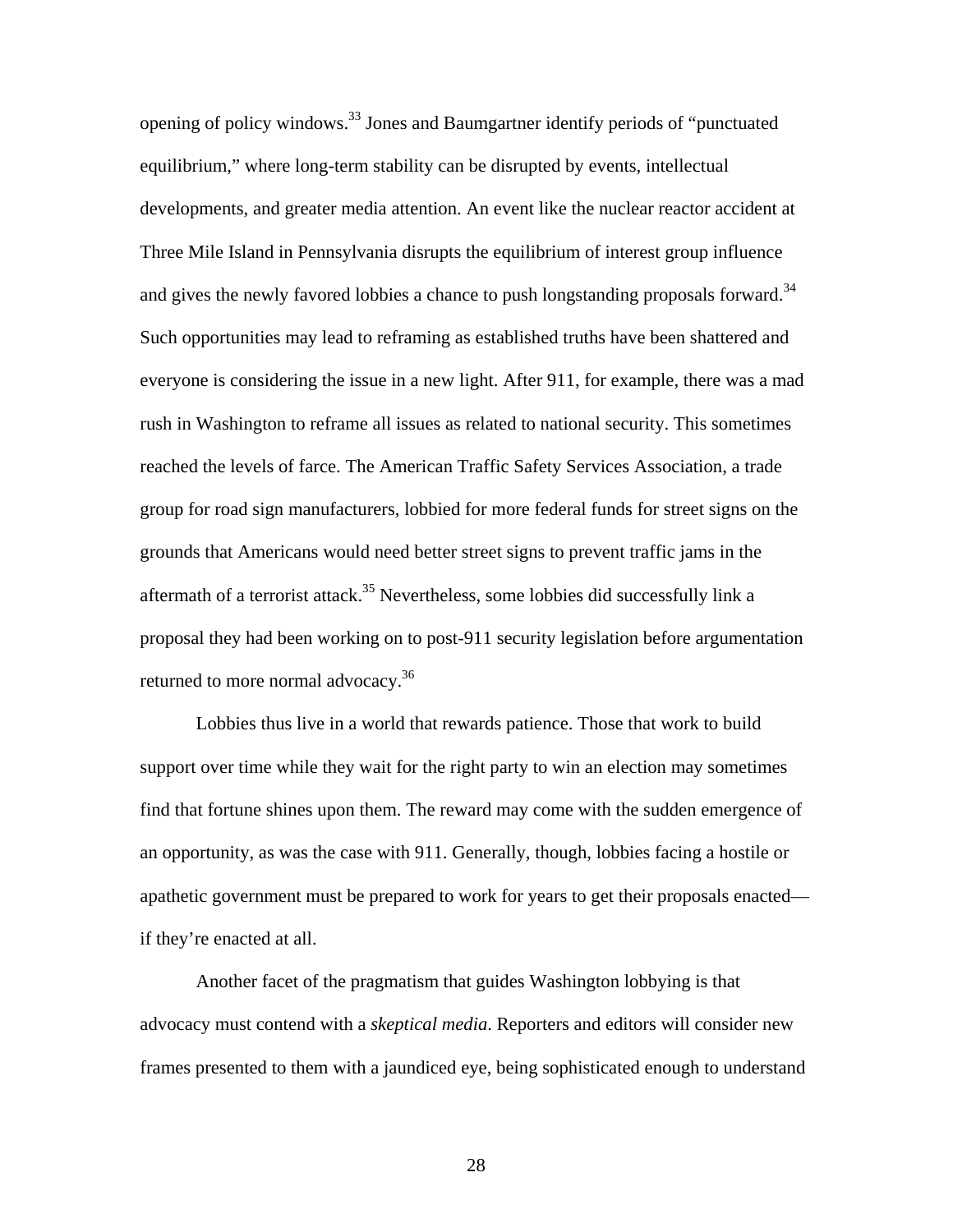that lobbies push that which is to their advantage, not what is objective and true. It is part of the professional training of reporters that they must try to resist spin and to balance all views in their reporting. A reporter who prepares a story with a novel frame runs up against the norms of the profession and the vetting structure of a newspaper or broadcaster.

The greatest obstacle for lobbies needing media attention to help them persuade policymakers, is to get the media to pay attention in the first place. Many of the issues in our sample were invisible to anyone outside of the specialists in the field. As a consequence, most efforts to persuade the media are not efforts to convince reporters that they should view the relevant issue through a new frame, but that they should pay attention to the issue and give it some coverage. To get any kind of coverage is a major victory for many lobbyists around town. For the American Optometric Association pushing Congress to fund residency training for newly graduated optometrists, any publicity would have been a godsend. The problem wasn't the frame but that the *Washington Post* didn't regard the issue as important. When we asked a lobbyist working on this issue to outline what he would be doing to advance his cause we noticed that mention of media was conspicuous by its absence. When we asked specifically he responded simply, "No PR." What was left unsaid was obvious: that it was unrealistic to think that journalists would be interested in covering the issue.

 But even for those lobbyists considering a new effort to reframe an issue that the *Washington Post* does cover, it must develop a realistic strategy to convince an experienced and talented beat reporter that he or she has the story all wrong. This is no small challenge. Since this is so difficult to do those lobbies with the resources may try to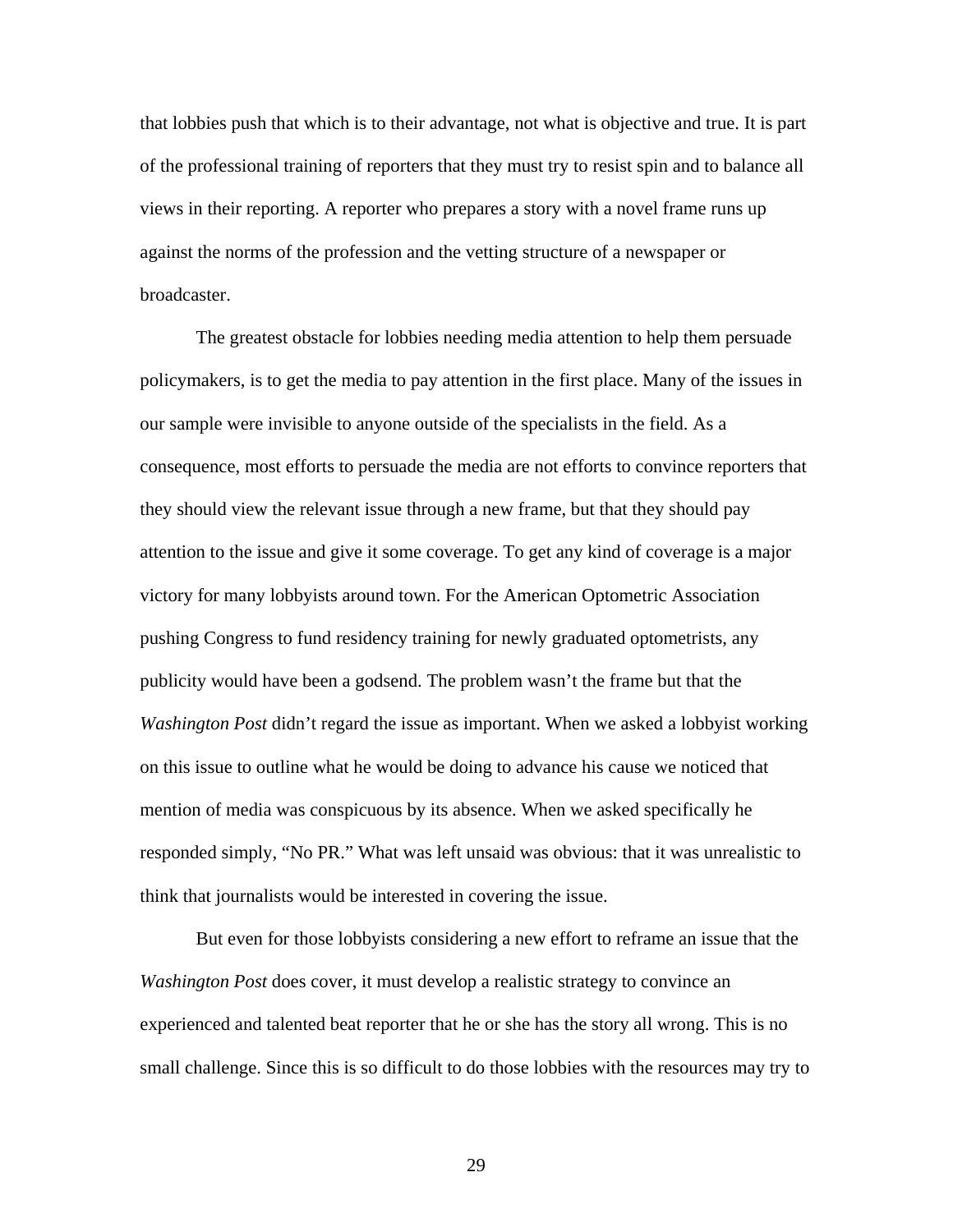change the environment around a story rather than influence reporters directly. Tactics such as paid advertising, histrionics, protests, photo ops with prominent celebrities, media events on Capitol Hill, sponsorship of research, appearances on talk shows, and the like may over the long run result in more attention for a lobby's cause. Most likely, however, such advocacy is really aimed at shifting attention to an argument that is already present in the debate over an issue and not at reframing.

## Beliefs

 A third set of constraints on reframing derive from beliefs about what is right and about how an advocate succeeds at her vocation over time. Discussion here is organized around advocacy decisions influenced by conviction, credibility, and commitment over time. Although many lobbyists are happy to work for whoever will pay for their services, there are many others who work out of *conviction*. This is especially true of lobbyists for citizen groups and labor unions, who are typically fueled by ideology and are passionate about the righteousness of the issues they work on. Certainly labor union lobbyists are flexible on legislative strategy, but are they ever going to make arguments about justice and equality for workers a minor part of their advocacy? Is an environmental lobbyist ever going to be swayed from a primary argument that nuclear reactors are dangerous? That's the argument we heard when we interviewed an advocate from a liberal group opposed to nuclear power.

 Such lobbyists are surely open to additional frames. The environmental lobbyist who is unyielding on matters of nuclear safety would not be adverse to also bringing forward the financial risks associated with nuclear power if she saw that it was advantageous. Nevertheless, ideological arguments endure over long periods of time and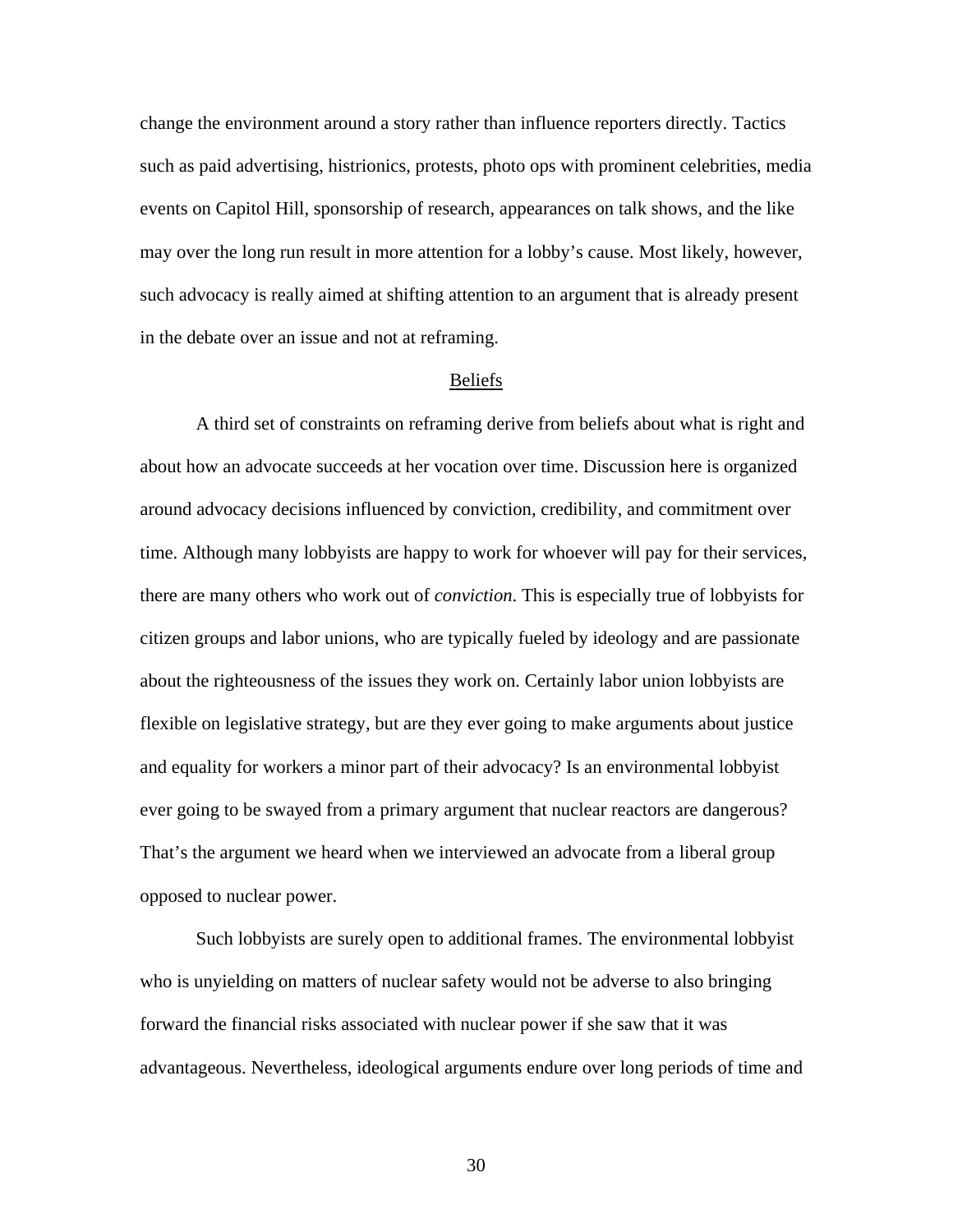are not dropped just because they are out of fashion or the wrong party holds office. Investigating an issue centered around tariffs on imported steel, the industry representative couldn't have been more emphatic: "Our argument? That's easy . . . We believe in the free market." The labor lobbyist saw things differently but was equally direct: "These are good paying jobs at stake." Their arguments were so basic that we could have been talking to Adam Smith and Samuel Gompers. Even when it seems that the time is propitious for a lobbyist to look for additional frames, the ideological core of their advocacy is never completely pushed aside.

Although conviction may be more important for some lobbyists than others, all lobbyists must be concerned about their *credibility.* Advocates know that to maximize their effectiveness with key staffers, legislators, and administrators, they need to develop a relationship with those individuals. This process cultivated over the years, through a variety of interactions, where the lobbyist tries both to build support for his position and to build respect for his work ethic and trustworthiness. In the words of one lobbyist, "my reputation is my most valuable asset."<sup>37</sup> Part of building trust comes from when a lobbyist makes an argument about what is critical to the organization and then stays with that argument for some time. To come back to an office a few months or even a year later with a whole new frame can work against one's reputation.

 This is not to argue that lobbyists should be unyielding and refuse to compromise. Lobbyists, even the most idealistic of the bunch, are ultimately pragmatists. They don't find taking half a loaf to be a sin of Biblical proportions. But, again, it's important to distinguish between strategic considerations as to how to move a proposal forward, and efforts to reorient an argument through reframing. For a lobbyist to jump around from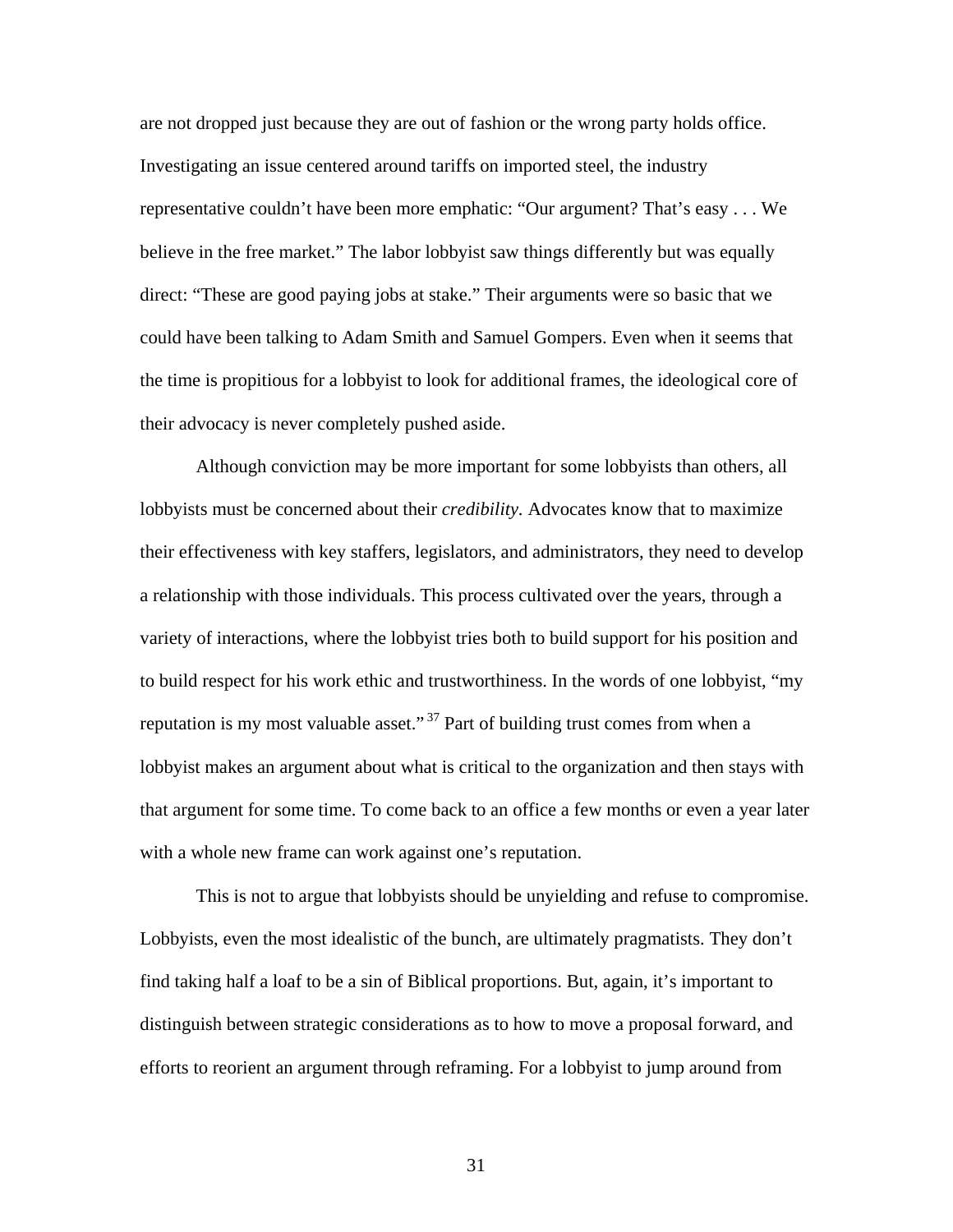argument to argument, trying to find a frame that works, is counterproductive. When a lobbyist meets with a legislative staffer and asks him to buy into an argument, that lobbyist is, in effect, asking the staffer to go to his boss and ask the legislator to push that argument forward. After making that pitch to the legislator, is that same staffer going to want to hear the lobbyist try to reframe the issue six months down the road? It's conceivable that a lobbyist who wants to catalyze a reframing would have to make such a pitch to staffers whose boss actually wrote the original legislation now at issue. In short, continuity is often part of credibility.

 Finally, *staying the course* turns out to be an effective strategy. In his study of interest groups and the legislative agenda Berry found that there is much to be said for continuity in issue advocacy. Berry did not use arguments or frames as a unit of analysis, but what he did observe over decades is that a key ingredient of the liberal citizen groups' success was to stay in the trenches, working on the same issues, year after to year. By investing organizational resources into the development of expertise by staffers, the lobbies enhanced their influence by investing in people who developed reputations as a leading expert on a particular issue. When legislative staffers, administrative agency officials, or reporters need to know more about a problem, they know who to call for reliable information.<sup>38</sup>

 Is such an organizational development strategy incompatible with reframing? In theory, no. One's expertise on an issue could be broad enough to be able to adapt it to different frames. However, expertise on complex public policy matters can be highly technical. Reporters may call a particular person at an environmental group precisely because she has a great deal of expertise on emissions from steel mills. It is the data that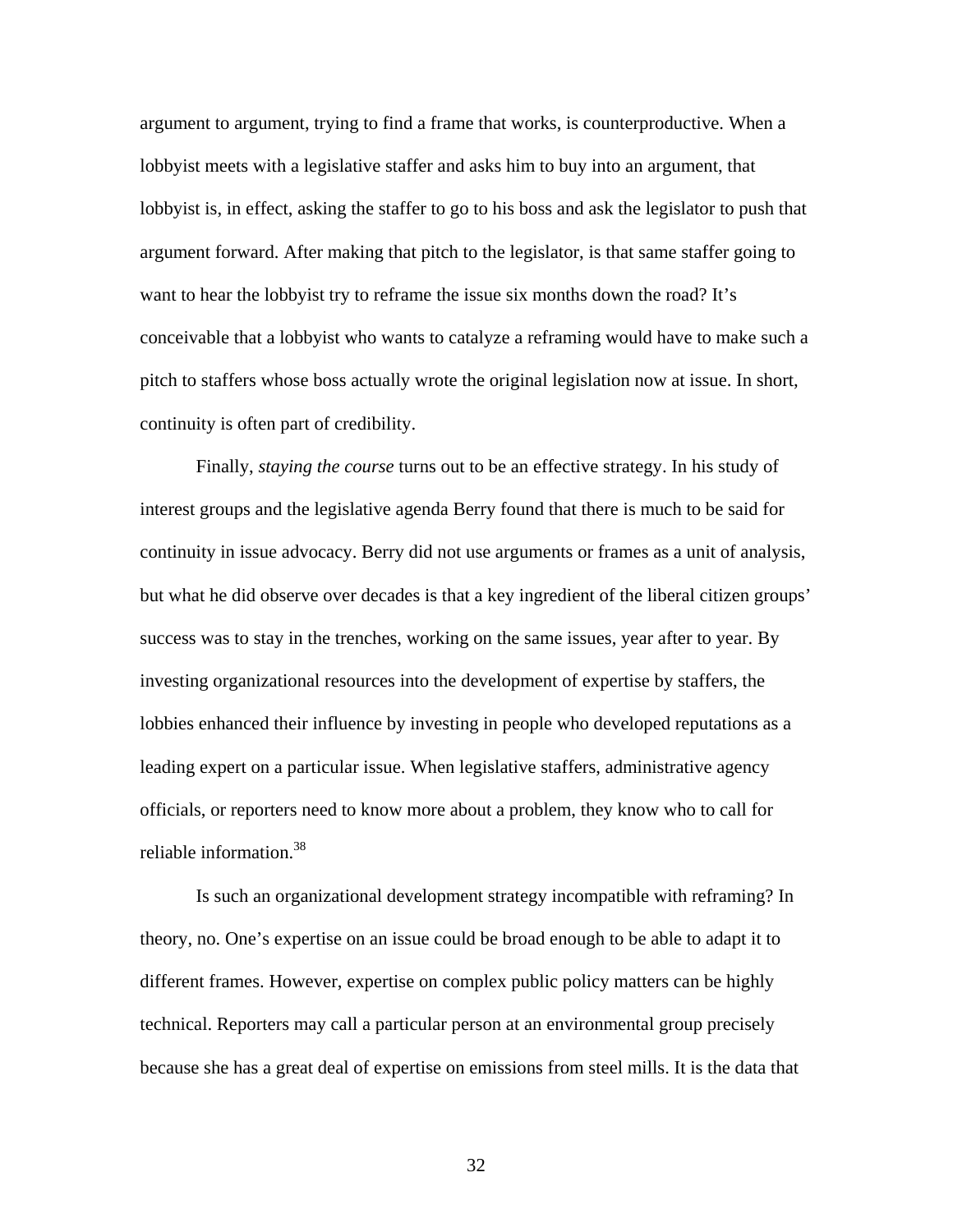is offered and the proven reliability of that expert over the years that makes her so valuable. If that person has been documenting for years that particulate emissions at a specific level are harmful to public health, she may not be the best lobbyist for arguing a new frame about the economic inefficiency of such steel mills.

## Change and the Status Quo

 The central finding on framing is not that nothing ever changes. Of the 98 issues 30 percent underwent some degree of policy change during the initial two-year cycle in which we studied each case. Stretching the time frame to the succeeding two-year period raised the figure to 40 percent of issues that underwent some degree of change. But policy change and reframing appear to be unrelated as the data demonstrate that change is rarely the consequence of reframing. Thus, policy change is likely to originate from other sources.

Change can evolve from long-standing work by advocates, who build support over time by educating policymakers, reaching out to constituents, supporting research and then publicizing the results. External events can make some proposals more or less appealing. Occasionally an external shock is so great that an issue can be reframed, such as was the case with Three Mile Island. Other times trends and events move policy in less dramatic fashion, as was the case with the telephone excise tax. The decline in the economy simply made Congress less interested in tax cut proposals unrelated to the President's fiscal agenda. Most obviously, change can also come about from elections.

What are the implications of the rarity of successful reframing? At the broadest level we must recognize the power of the status quo. As we document further in our forthcoming book, in a policy debate the status quo side typically possesses enormous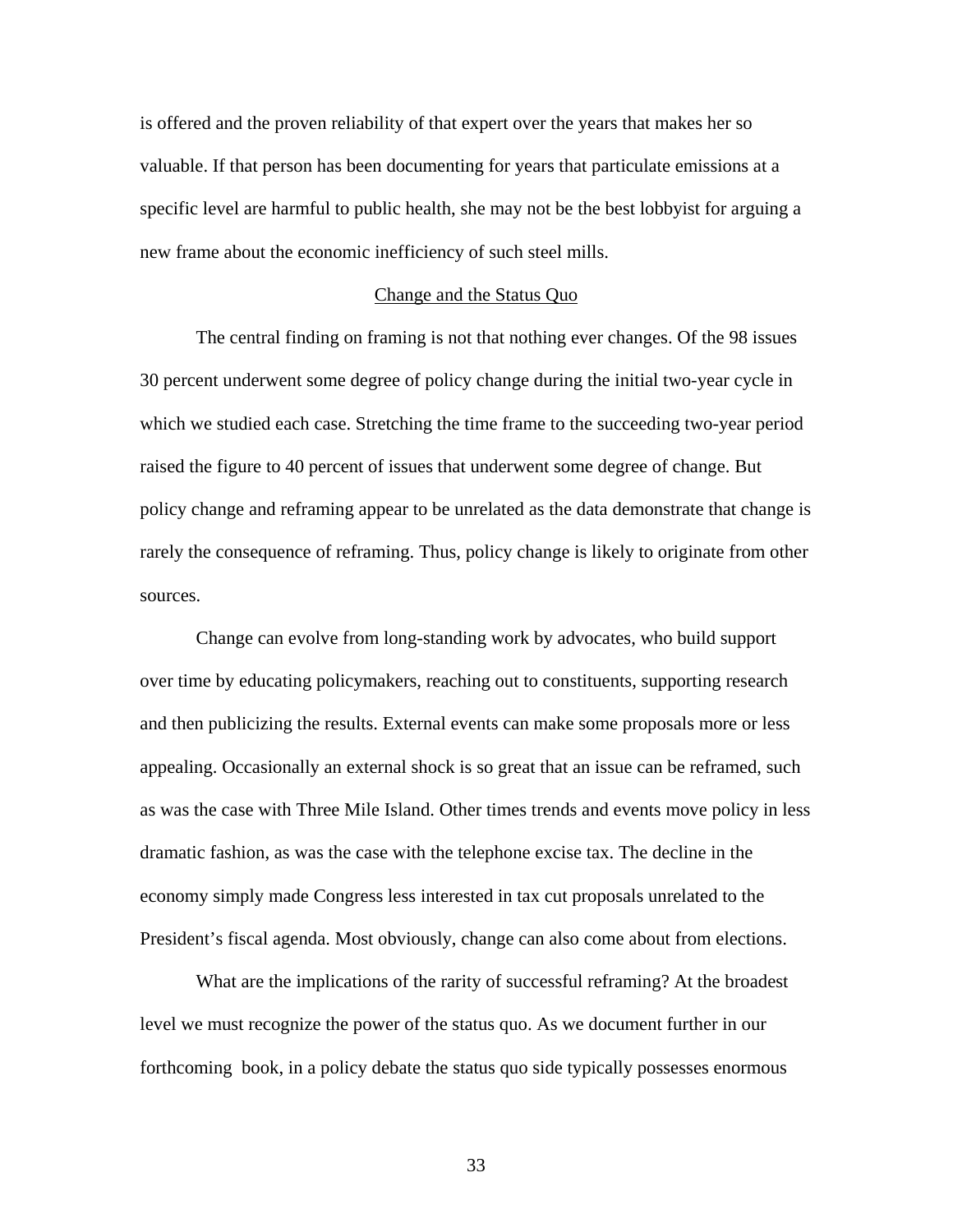advantages. In the national policymaking system there are many obstacles to overcome to enact change—it's just plain difficult to climb that mountain. In the Congress there are structural obstacles—two separate houses, divided control, the filibuster among others that change agents must overcome to succeed in achieving their goals.

The advantages of the status quo drives advocates of change toward more modest goals and away from efforts to reframe. The day-to-day reality of Washington lobbying is that modifications of policy is typically what is possible. Issues all have histories and at any given time, there is a legacy of past policymaking that creates expectations and nurtures pragmatism.

Much of the advocacy we observed was oriented toward what Jones and Baumgartner call "attention shifting."<sup>39</sup> The limited space on the political agenda pushes advocates to select strategies that call attention to their issue, to their priorities, and to the severity of the problem as they see it. When we spoke with a business lobbyist working to try to amend the Food Quality Protection Act of 1996, he complained that "in Congress, the enviros wear the white hat, and the farmers and business wear a black hat." He then conceded that "it's hard to argue that you shouldn't be looking at exposure from products" In his own way he was acknowledging the dense structure on policymaking on food safety. He knew that consumer interests and powerful consumer arguments on food safety could not be dismissed, so his focus was to get legislators and their aides to pay attention to the problems of his industry. It wasn't possible to fundamentally alter this issue, but it was possible that modifications in the law might help the industry reduce regulatory costs.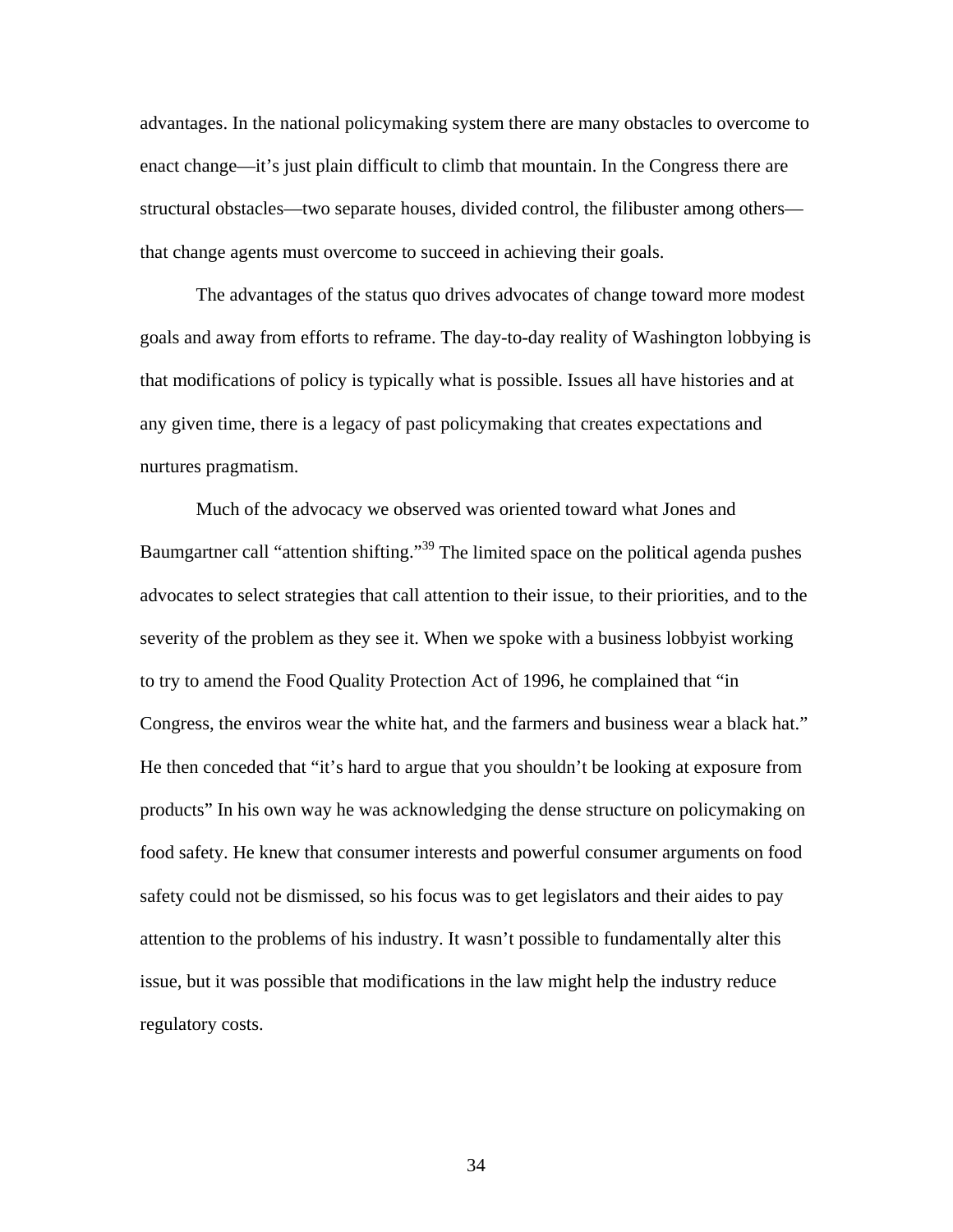It's also the case that reframing can emerge incrementally. Beyond shifts in attention that, over time, yield more weight to particular arguments, are transformations that are qualitatively different than a reweighting of attention. In the case of capital punishment for example, an "innocence frame" emerged over the course of many years. As more and more death sentences were overturned by DNA tests and other exculpatory evidence, press coverage became dominated by stories emphasizing wrongful convictions of death row inmates. In turn, public opinion was influenced.40 Unfortunately, the research design of our study did not allow for an analysis of incremental reframing. A much longer time frame than two elapsed Congresses would be necessary to adequately measure such change. Given the frequency of reframing found in this study and all the constraints on reframing identified here, our best guess is that change over time is more typically a matter of attention shifting than reframing.

 Given the infrequency of reframing, why is it that journalists, pundits, politicos, and not a few political scientists have assumed that it is widespread? Certainly part of the reason is that reframing, beneath the surface of the academic language, embodies a popular, cynical view of the policymaking process. Teena Gabrielson captures this view succinctly, noting that "In the marketplace of American politics, the packaging of political issues is often as important as the product."<sup>41</sup> For all of us there is the tendency to believe that the objective virtue of our own policy positions is a victim of the other side's success at confusing the public with deceptive marketing of their positions. Beyond cynicism, however, is the reality that when reframing does take place, it can be of enormous importance. Although that wasn't the case in our sample of issues, there are examples of reframing making a huge difference. As noted above, the partial birth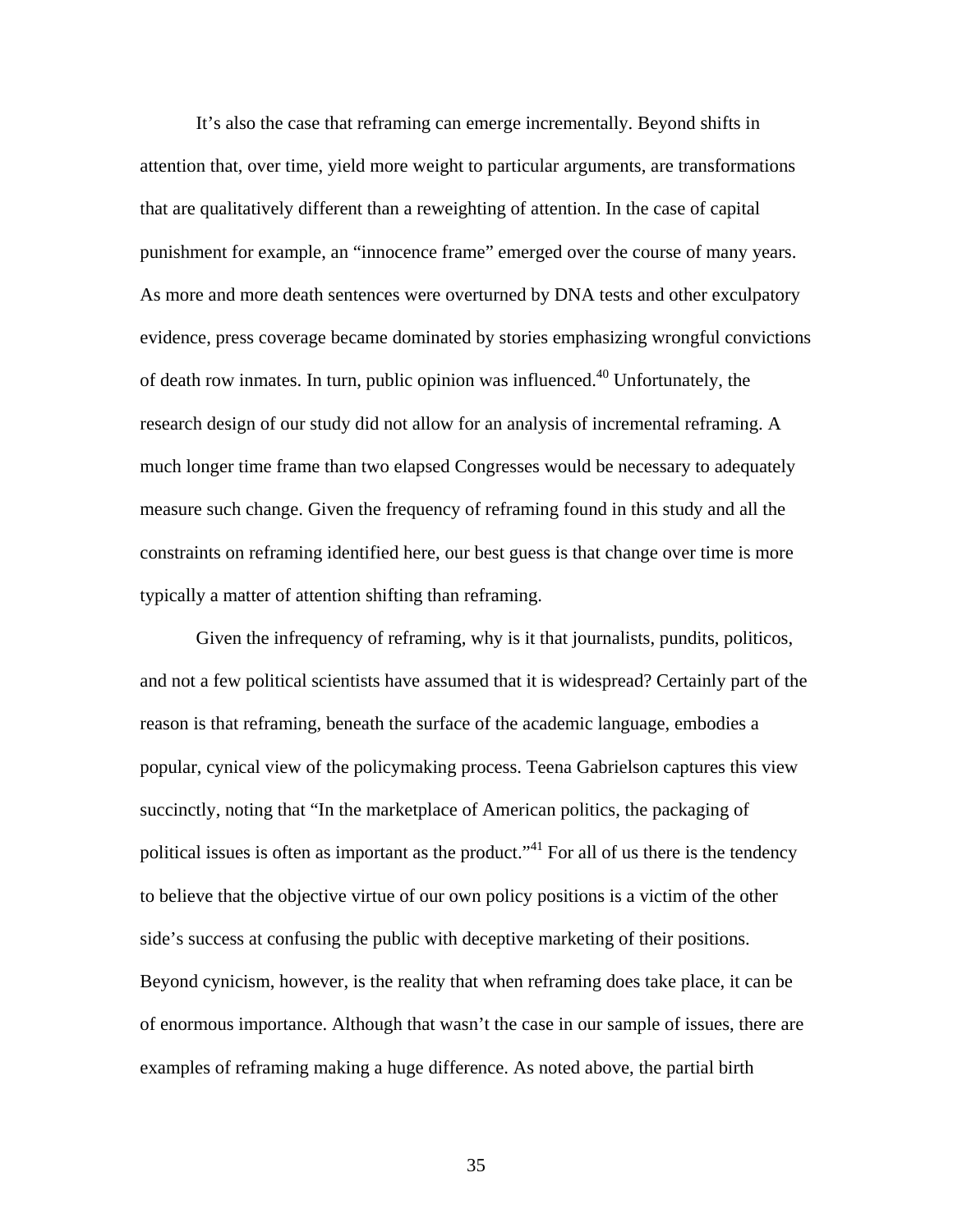abortion reframing had such a profound influence in that policy area that it became iconic evidence of the power of reframing.

 Since reframing is so unusual, it appears that the "packaging" of issues may not be nearly as important as is commonly thought. Initial frames tend to be enduring and over time debate revolves around the core, not the surface. Assumptions that policymaking is highly influenced by the superficiality of advertising, public relations campaigns, test marketing, and well designed sound bites finds little support in the history of the 98 issues tracked for this study. There is, of course, change over time as modest adjustments move policies in one direction and the other. Surely enduring frames can adjust incrementally to accommodate evolutionary change, but this is not the result of the kind of strategic effort to reframe envisioned by Riker. Instead, policy changes over the years is likely to reflect the long-term investment of resources by interest groups in conventional advocacy, the accumulation of research, and the impact of real world trends and events.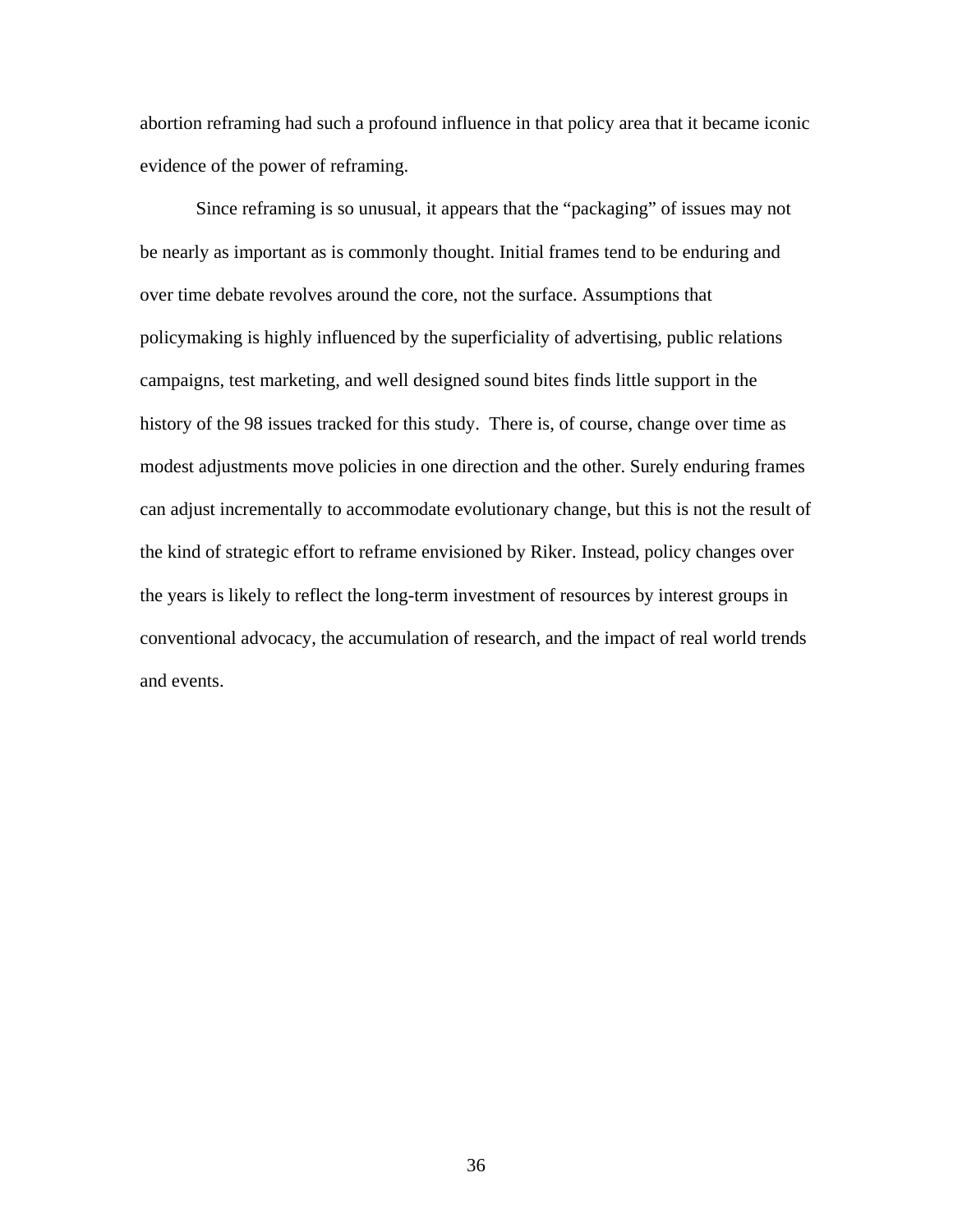# **Endnotes**

<sup>1</sup> Carle Hulse, "Fine Art of Debating a Point Without Getting to the Point," *New York Times*, March 30, 2004, p. A16.

2 See James N. Druckman, "On the Limits of Framing Effects: Who Can Frame?", *Journal of Politics* 63 (November 2001), pp. 1042–1044.

<sup>3</sup> Donald R. Kinder and Thomas E. Nelson, "Democratic Debate and Real Opinions," in Karen Callaghan and Frauke Schnell, *Framing American Politics* (Pittsburgh: University of Pittsburgh Press, 2005), p. 103.

<sup>4</sup> George Lakoff, *Don't Think of an Elephant!* (White River Junction, Vermont: Chelsea Green Publishing, 2004), p. xv.

5 Amos Tversky and Daniel Kahneman, "Rational Choice and the Framing of Decisions," *Journal of Business* 59 (October 1986), pp. 254–255.

6 Druckman, "On the Limits of Framing Effects," p. 1061.

 $\overline{a}$ 

<sup>7</sup> Riker writes, "*Heresthetic* is a word I have coined to refer to a political strategy. Its root is a Greek word for choosing and electing." *The Art of Political Manipulation* (New Haven: Yale University Press, 1986), p. ix.

8 Riker, *The Art of Political Manipulation*, pp. 106–113.

9 William H. Riker, *The Strategy of Rhetoric* (New Haven: Yale University Press, 1996), p. 9.

10 Riker, *The Art of Political Manipulation*, p. 106.

<sup>11</sup> The best early treatment of this idea is in E.E. Schattschneider, *The Semi-Sovereign People* (New York: Holt, Rinehart, and Winston, 1960).

<sup>12</sup> Bryan D. Jones, *Reconceiving Decision-Making in Democratic Politics* (Chicago: University of Chicago Press, 1994), pp. 78–102.

<sup>13</sup> John W. Kingdon, *Agendas, Alternatives, and Public Policies*, 2<sup>nd</sup> ed. (New York: HarperCollins, 1995), p. 165.

<sup>14</sup> Joe McGinniss, *The Selling of the President 1968* (New York: Simon and Schuster, 1969).

15 Robert Pear, "In Medicare Debate, Massaging the Facts," *New York Times*, May 23, 2004, p. A19.

16 Bob Thompson, "Sharing the Wealth," *Washington Post Magazine*, April 13, 2003, p. 23.

<sup>17</sup> Admittedly, we have used a broad brush to paint political journalists. Although far too many stories assume campaigns or the policymaking process are easily manipulable, there is good journalism that recognizes the obstacles faced by those trying to alter a frame. See, for example, Matt Bai, "The Framing Wars," *New York Times Magazine*, July 17, 2005, pp. 38ff; and Noam Scheiber, "Wooden Frame," *New Republic*, May 23, 2005, pp. 14ff.

<sup>18</sup> On the selling of the Contract with America and the Clinton health plan, see Lawrence R. Jacobs and Robert Y. Shapiro, *Politicians Don't Pander* (Chicago: University of Chicago Press, 2000).

<sup>19</sup> Http://www.prwatch.org/prwissues/2002Q4/war.html.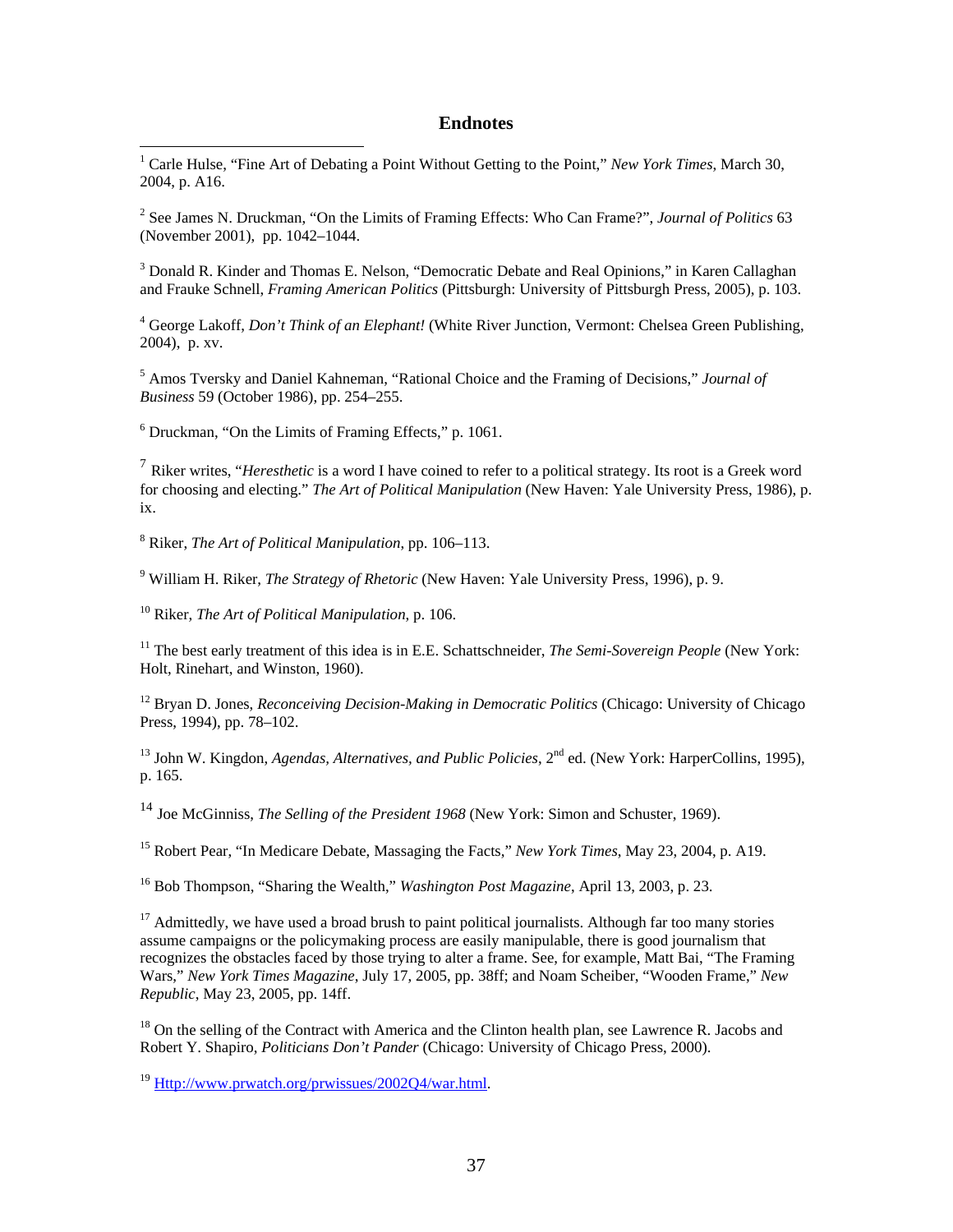20 Jacobs and Shapiro, *Politicians Don't Pander*, p. 50.

<sup>21</sup> Anne Schneider and Helen Ingram, "Social Construction of Target Populations: Implications for Politics and Policy," *American Political Science Review* 87 (June 1993), pp. 334–347; and Deborah A. Stone, "Causal Stories and the Formation of Policy Agendas," *Political Science Quarterly* 104 (1989), pp. 281– 301.

 $^{22}$  The universe we sample from is composed of the filings for 1996. This is the last year for which these registration data were compiled in a usable format at the time we began the data collection. See Frank R. Baumgartner and Beth L. Leech, "Studying Interest Groups Using Lobbying Disclosure Forms," *VOX POP* 18 (Fall 1999), pp. 1-3.

 $^{23}$  Druckman, "On the Limits of Framing Effects," p. 1061.

24 See Jeffrey M. Berry, "Validity and Reliability Issus in Elite Interviewing," *PS* 35 (December 2002), pp. 679-682; and Beth L. Leech, "Asking Questions: Techniques for Semistructured Interviews," *PS* 35 (December 2002), pp. 665-668.

25 Kingdon, *Agendas, Alternatives, and Public Policies*, p. 77.

<sup>26</sup> The logic of this second calculation is that an issue cannot be reframed if it's no longer under discussion. In selecting out cases which, at the second stage of research, were no longer being actively considered, our criteria was a firm conviction that the particular issue was off the table for the immediate future. Given the nature of policymaking, only 13 of our cases met this standard, leaving 85 which might have been susceptible to reframing. Yet there are counterarguments to using this second method. First, in American politics, are issues ever really off the table? If some advocate can think of a way of reframing an issue they've lost on, they may try to generate a new or altered frame no matter how "settled" the issue seems. Second, our 98 issues are a random sample of issues lobbyists were working on at one point in time. The first method tells us how many of those issues underwent reframing one Congress later. The 13 issues that reached a termination point are simply part of what happens to a set of issues drawn at any one time. Since the difference in the two calculation is tiny, it's clear that the substantive result of the research is unaffected by the alternative approaches.

27 Douglas Jehl, "Bush will Modify Ban on New Roads in Federal Lands," *New York Times*, May 4, 2001, p. A1.

 $^{28}$  On the constraints and potential of reframing, see James N. Druckman, "Political Preference Formation: Competition, Deliberation, and the (Ir)relevance of Framing Effects," *American Political Science Review* 98 (November 2004), pp. 671-686; James N. Druckman and Kjersten R. Nelson, "Framing and Deliberation: How Citizens' Conversations Limit Elite Influence," *American Journal of Political Science* 47 (October 2003), pp. 729-745; and Philip H. Pollock III, "Issues, Values, and Critical Moments: Did 'Magic' Johnson Transform Public Opinion on AIDS?", *American Journal of Political Science* (May 1994), pp. 426-446.

29 Frank Rich, *The Greatest Story Ever Sold* (New York: Penguin, 2006); and Jacob S. Hacker and Paul Pierson, *Off Center* (New Haven: Yale University Press, 2005).

30 Lakoff, *Don't Think of an Elephant*, pp. 3-34.

31 John P. Heinz, Edward O. Laumann, Robert L. Nelson, and Robert H. Salisbury, *The Hollow Core* (Cambridge: Harvard University Press, 1993).

32 Kingdon, *Agendas, Alternatives, and Public Policies*, p. 134.

33 Kingdon, *Agendas, Alternatives, and Public Policies*, pp. 173-204.